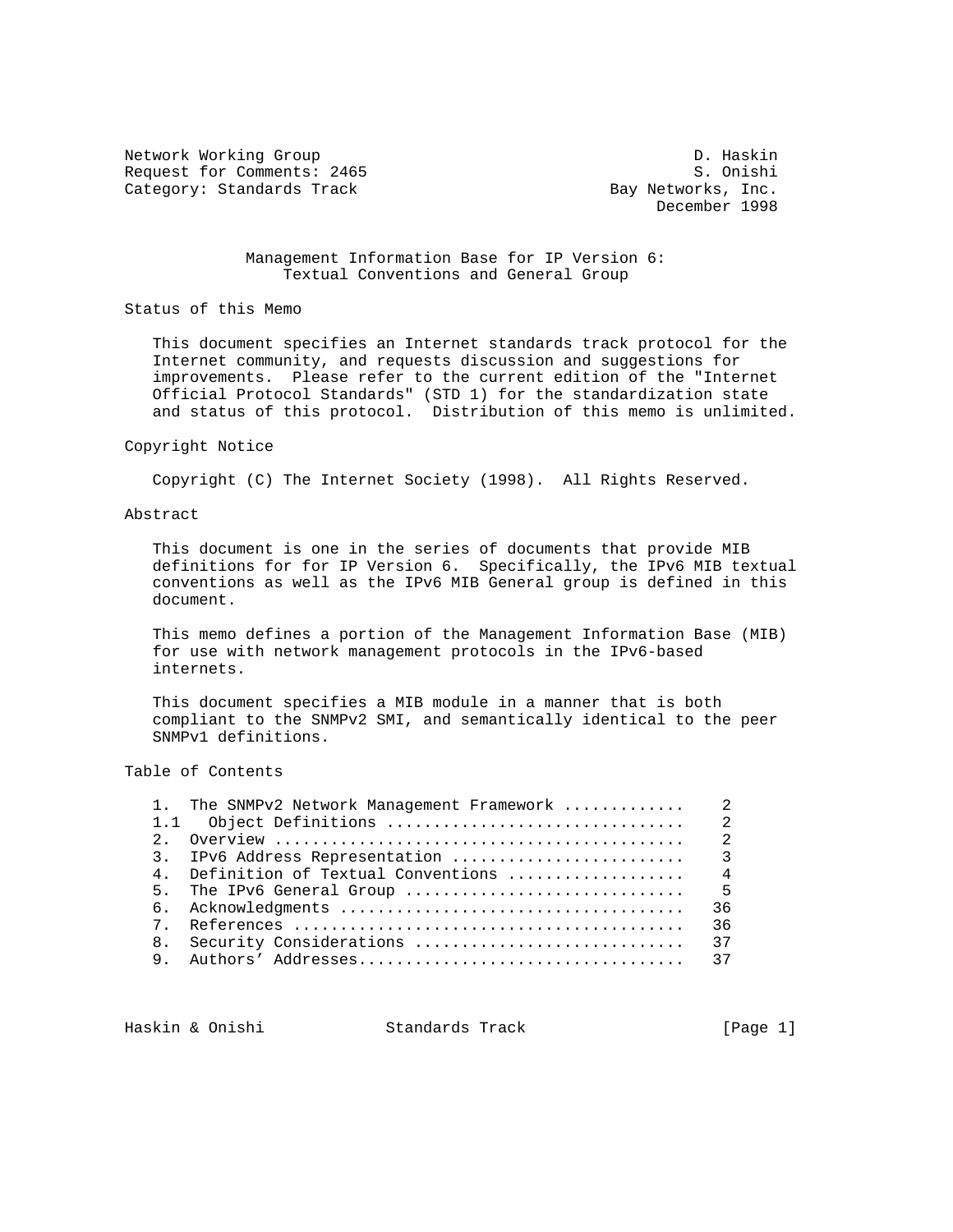10. Full Copyright Statement............................. 38

1. The SNMPv2 Network Management Framework

 The SNMPv2 Network Management Framework presently consists of three major components. They are:

- o the SMI, described in RFC 1902 [1] the mechanisms used for describing and naming objects for the purpose of management.
- o the MIB-II, described in RFC 1213/STD 17 [3] the core set of managed objects for the Internet suite of protocols.
- o RFC 1157/STD 15 [4] and RFC 1905 [5] which define two versions of the protocol used for network access to managed objects.

 The Framework permits new objects to be defined for the purpose of experimentation and evaluation.

## 1.1. Object Definitions

 Managed objects are accessed via a virtual information store, termed the Management Information Base or MIB. Objects in the MIB are defined using the subset of Abstract Syntax Notation One (ASN.1) defined in the SMI. In particular, each object type is named by an OBJECT IDENTIFIER, an administratively assigned name. The object type together with an object instance serves to uniquely identify a specific instantiation of the object. For human convenience, we often use a textual string, termed the descriptor, to refer to the object type.

2. Overview

 This document is the first in the series of documents that define various MIB object groups for IPv6. These groups are the basic unit of conformance: if the semantics of a group is applicable to an implementation, then it must implement all objects in that group. For example, an implementation must implement the TCP group if and only if it implements the TCP over IPv6 protocol. At minimum, implementations must implement the IPv6 General group defined in this document as well as the ICMPv6 group [9].

Haskin & Onishi Standards Track [Page 2]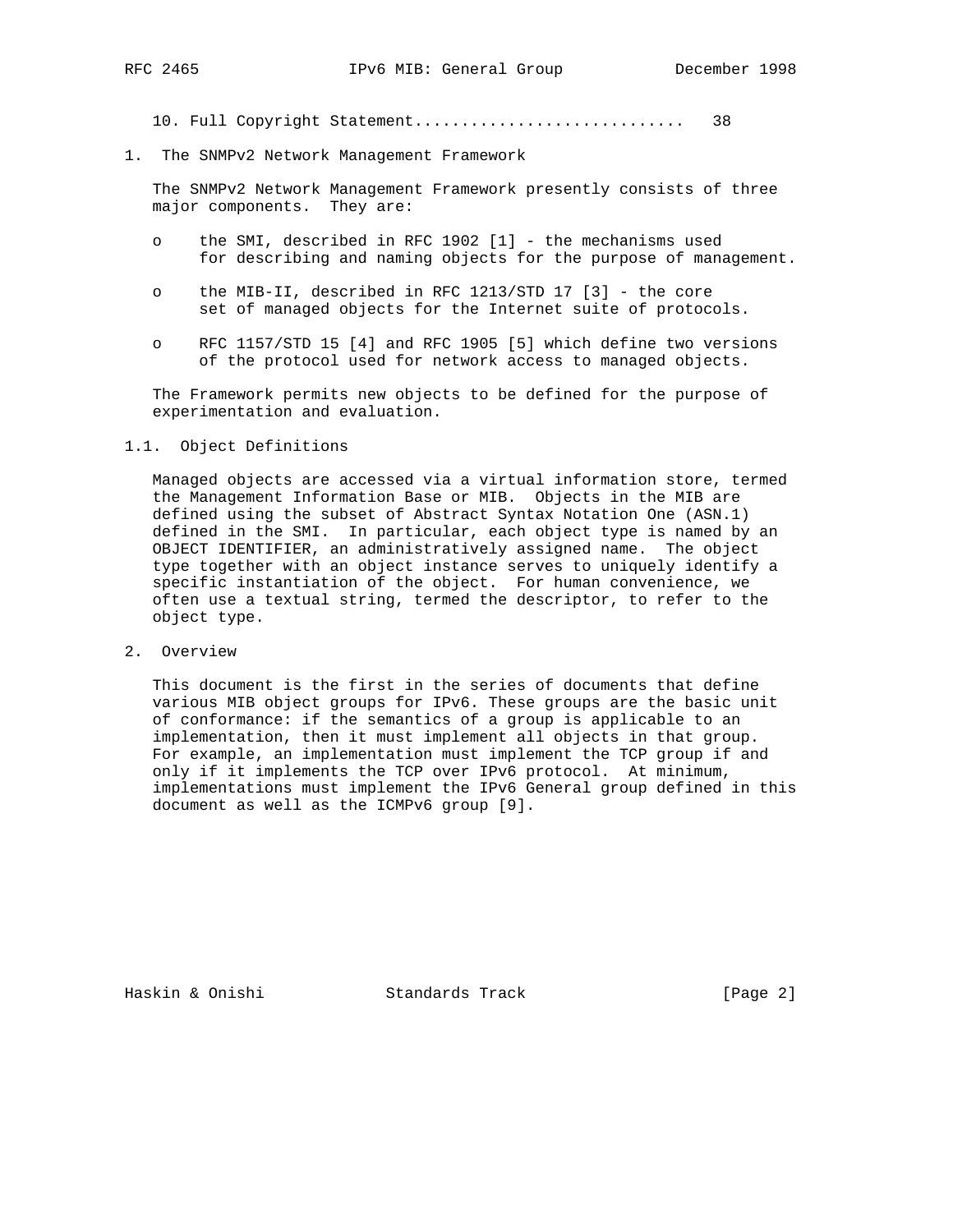This document defines the IPv6 MIB textual conventions as well as the IPv6 General group which provides for the basic management of IPv6 entities and serve as the foundation for other IPv6 MIB definitions.

The IPv6 General group consists of 6 tables:

- ipv6IfTable

 The IPv6 Interfaces table contains information on the entity's IPv6 interfaces.

- ipv6IfStatsTable

 This table contains information on the traffic statistics of the entity's IPv6 interfaces.

- ipv6AddrPrefixTable

 The IPv6 Address Prefix table contains information on Address Prefixes that are associated with the entity's IPv6 interfaces.

- ipv6AddrTable

 This table contains the addressing information relevant to the entity's IPv6 interfaces.

- ipv6RouteTable

 The IPv6 routing table contains an entry for each valid IPv6 unicast route that can be used for packet forwarding determination.

- ipv6NetToMediaTable

 The IPv6 address translation table contain the IPv6 Address to 'physical' address equivalencies.

3. IPv6 Address Representation

 The IPv6 MIB defined in this memo uses an OCTET STRING of length 16 to represent 128-bit IPv6 address in network byte- order. This approach allows to implement IPv6 MIB without requiring any changes to the SNMPv2 SMI and compliant SNMP implementations.

Haskin & Onishi Standards Track [Page 3]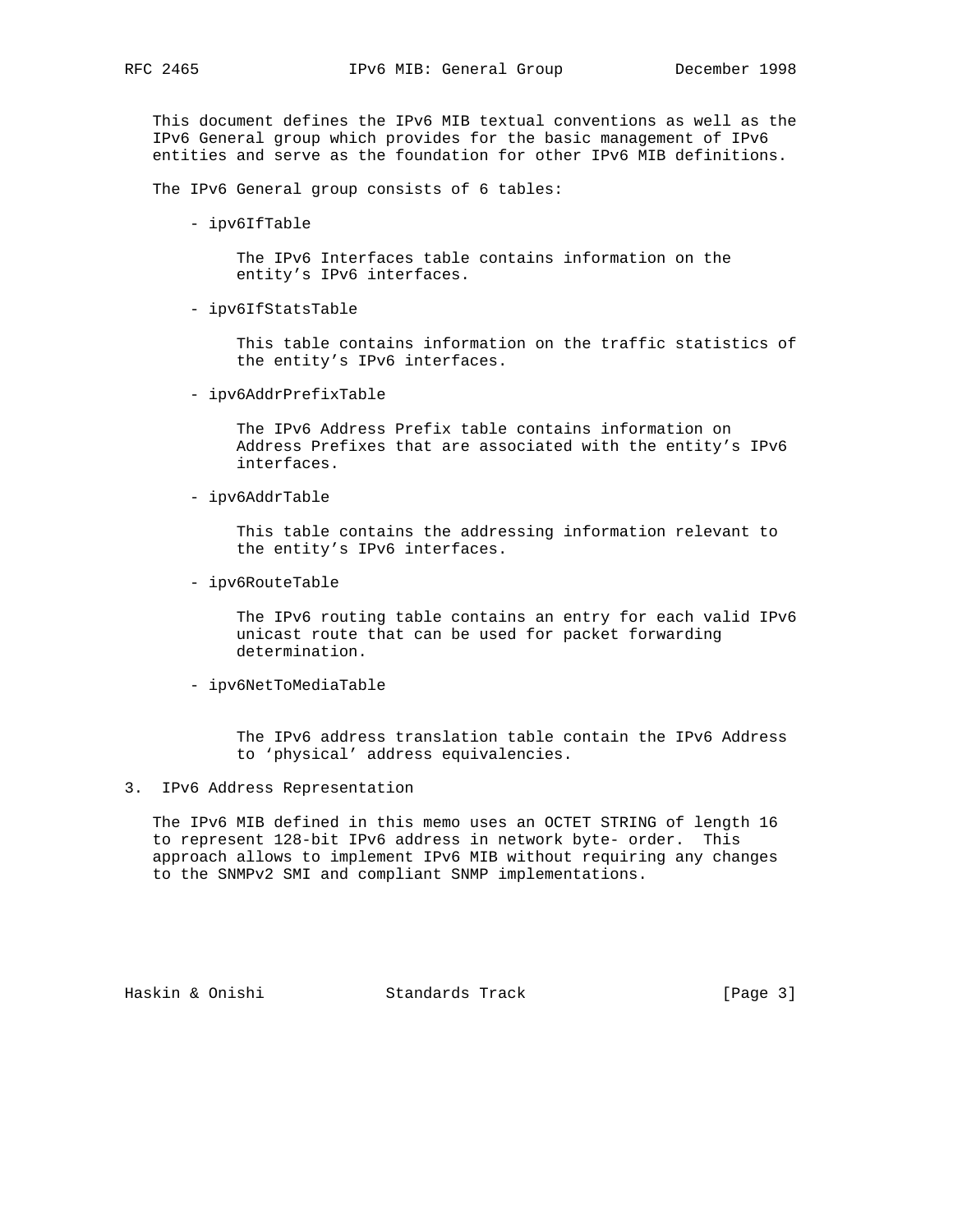```
4. Definition of Textual Conventions
```
 IPV6-TC DEFINITIONS ::= BEGIN IMPORTS Integer32 FROM SNMPv2-SMI TEXTUAL-CONVENTION FROM SNMPv2-TC; -- definition of textual conventions Ipv6Address ::= TEXTUAL-CONVENTION DISPLAY-HINT "2x:" STATUS current DESCRIPTION "This data type is used to model IPv6 addresses. This is a binary string of 16 octets in network byte-order." SYNTAX OCTET STRING (SIZE (16)) Ipv6AddressPrefix ::= TEXTUAL-CONVENTION DISPLAY-HINT "2x:" STATUS current DESCRIPTION "This data type is used to model IPv6 address prefixes. This is a binary string of up to 16 octets in network byte-order." SYNTAX OCTET STRING (SIZE (0..16)) Ipv6AddressIfIdentifier ::= TEXTUAL-CONVENTION DISPLAY-HINT "2x:" STATUS current DESCRIPTION "This data type is used to model IPv6 address interface identifiers. This is a binary string of up to 8 octets in network byte-order." SYNTAX OCTET STRING (SIZE  $(0..8)$ ) Ipv6IfIndex ::= TEXTUAL-CONVENTION DISPLAY-HINT "d" STATUS current DESCRIPTION "A unique value, greater than zero for each internetwork-layer interface in the managed system. It is recommended that values are assigned contiguously starting from 1. The value for each internetwork-layer interface must remain constant at least from one re-initialization of the entity's network management system to the next

Haskin & Onishi Standards Track [Page 4]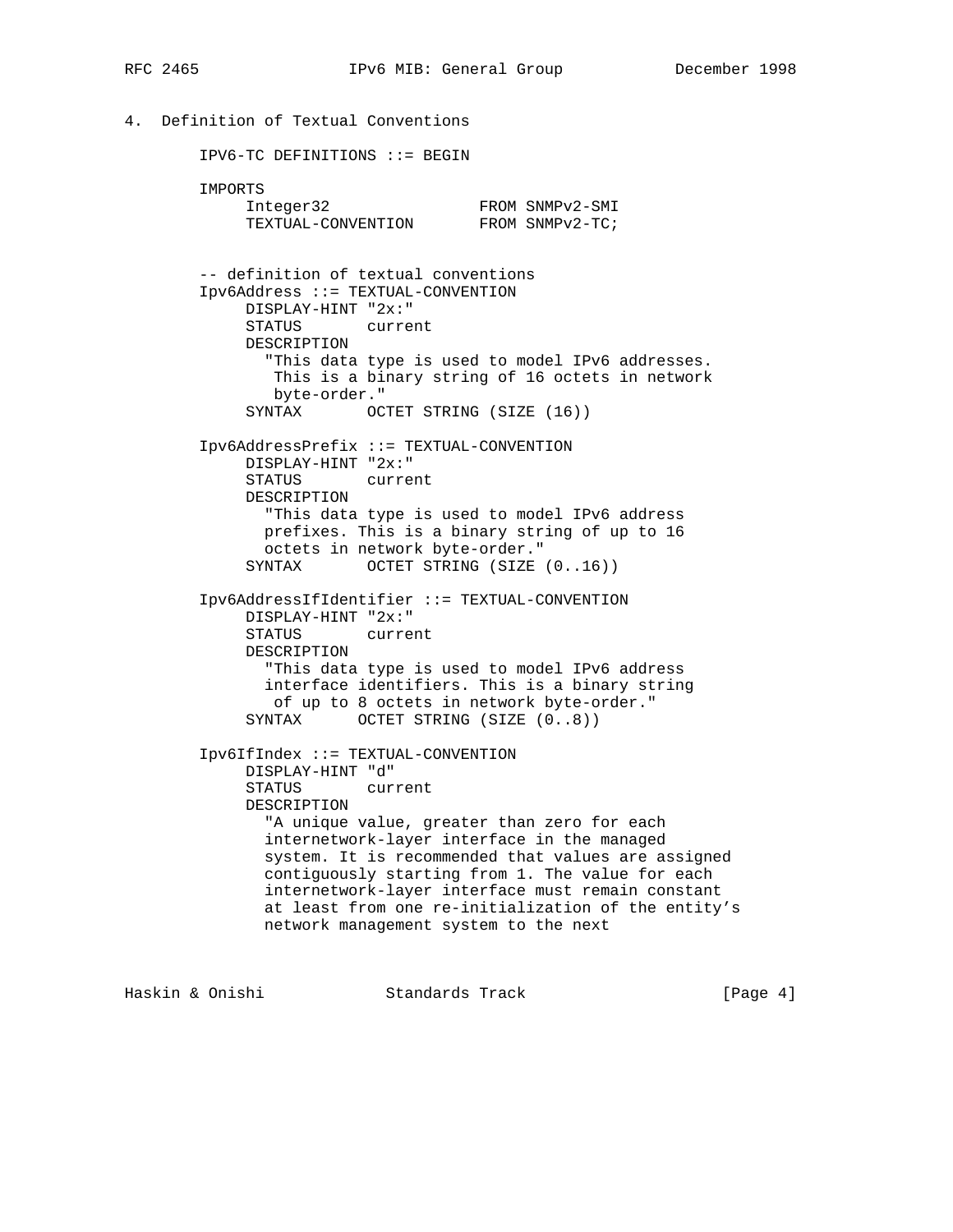re-initialization." SYNTAX Integer32 (1..2147483647) Ipv6IfIndexOrZero ::= TEXTUAL-CONVENTION DISPLAY-HINT "d" STATUS current DESCRIPTION "This textual convention is an extension of the Ipv6IfIndex convention. The latter defines a greater than zero value used to identify an IPv6 interface in the managed system. This extension permits the additional value of zero. The value zero is object-specific and must therefore be defined as part of the description of any object which uses this syntax. Examples of the usage of zero might include situations where interface was unknown, or when none or all interfaces need to be referenced." SYNTAX Integer32 (0..2147483647)

END

```
5. The IPv6 General Group
```
IPV6-MIB DEFINITIONS ::= BEGIN

IMPORTS

 MODULE-IDENTITY, OBJECT-TYPE, NOTIFICATION-TYPE, mib-2, Counter32, Unsigned32, Integer32, Gauge32 FROM SNMPv2-SMI DisplayString, PhysAddress, TruthValue, TimeStamp, VariablePointer, RowPointer FROM SNMPv2-TC MODULE-COMPLIANCE, OBJECT-GROUP, NOTIFICATION-GROUP FROM SNMPv2-CONF Ipv6IfIndex, Ipv6Address, Ipv6AddressPrefix, Ipv6AddressIfIdentifier, Ipv6IfIndexOrZero FROM IPV6-TC;

 ipv6MIB MODULE-IDENTITY LAST-UPDATED "9802052155Z" ORGANIZATION "IETF IPv6 Working Group" CONTACT-INFO " Dimitry Haskin

> Postal: Bay Networks, Inc. 660 Techology Park Drive. Billerica, MA 01821

Haskin & Onishi Standards Track [Page 5]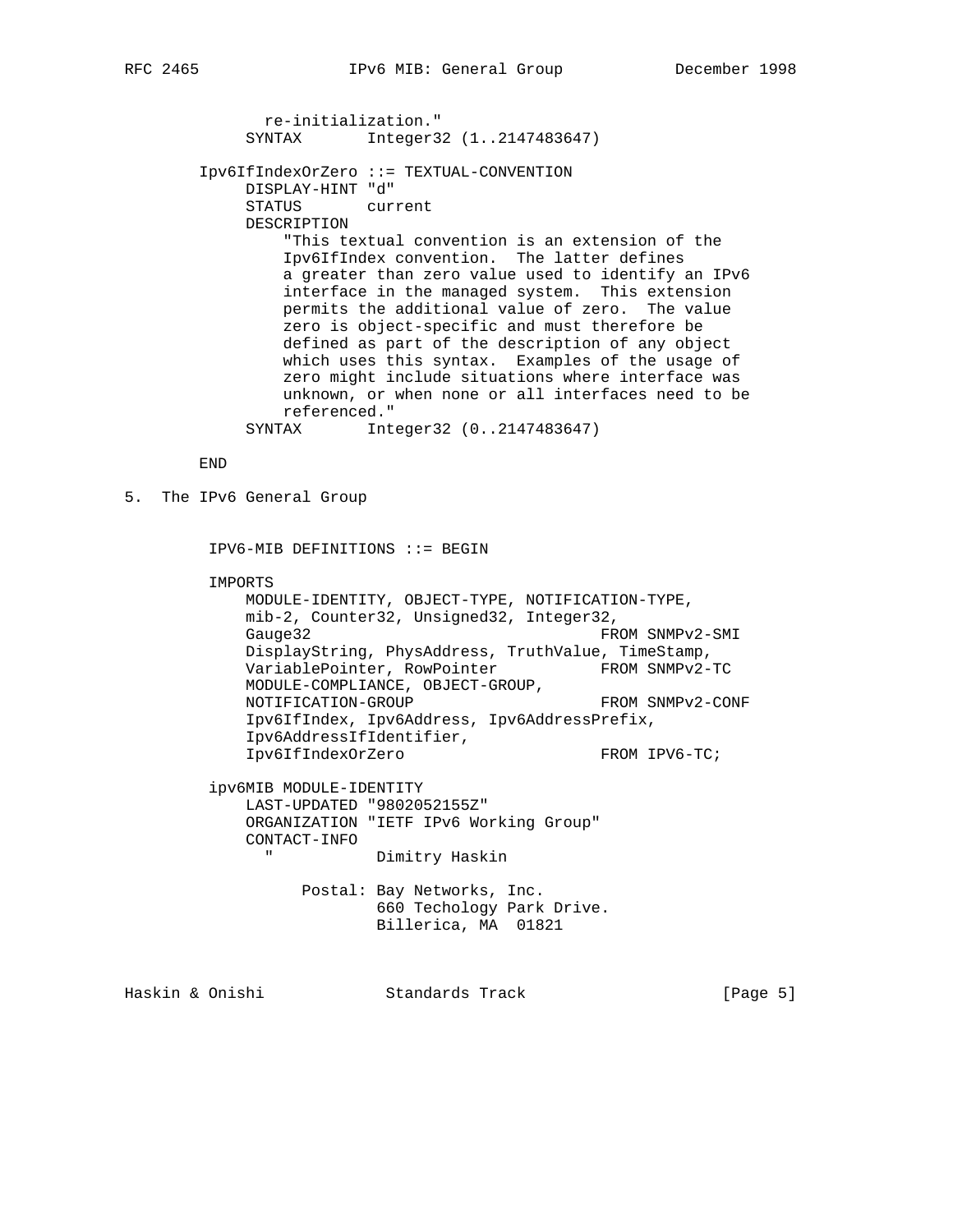**US**  Tel: +1-978-916-8124 E-mail: dhaskin@baynetworks.com Steve Onishi Postal: Bay Networks, Inc. 3 Federal Street Billerica, MA 01821 **US**  Tel: +1-978-916-3816 E-mail: sonishi@baynetworks.com" DESCRIPTION "The MIB module for entities implementing the IPv6 protocol."  $::=$  { mib-2 55 } -- the IPv6 general group ipv6MIBObjects OBJECT IDENTIFIER ::= { ipv6MIB 1 } ipv6Forwarding OBJECT-TYPE SYNTAX INTEGER { forwarding $(1)$ , -- acting as a router -- NOT acting as notForwarding(2) -- a router } MAX-ACCESS read-write STATUS current DESCRIPTION "The indication of whether this entity is acting as an IPv6 router in respect to the forwarding of datagrams received by, but not addressed to, this entity. IPv6 routers forward datagrams. IPv6 hosts do not (except those source-routed via the host). Note that for some managed nodes, this object may take on only a subset of the values possible. Accordingly, it is appropriate for an agent to return a 'wrongValue' response if a management station attempts to change this object to an inappropriate value." Haskin & Onishi Standards Track [Page 6]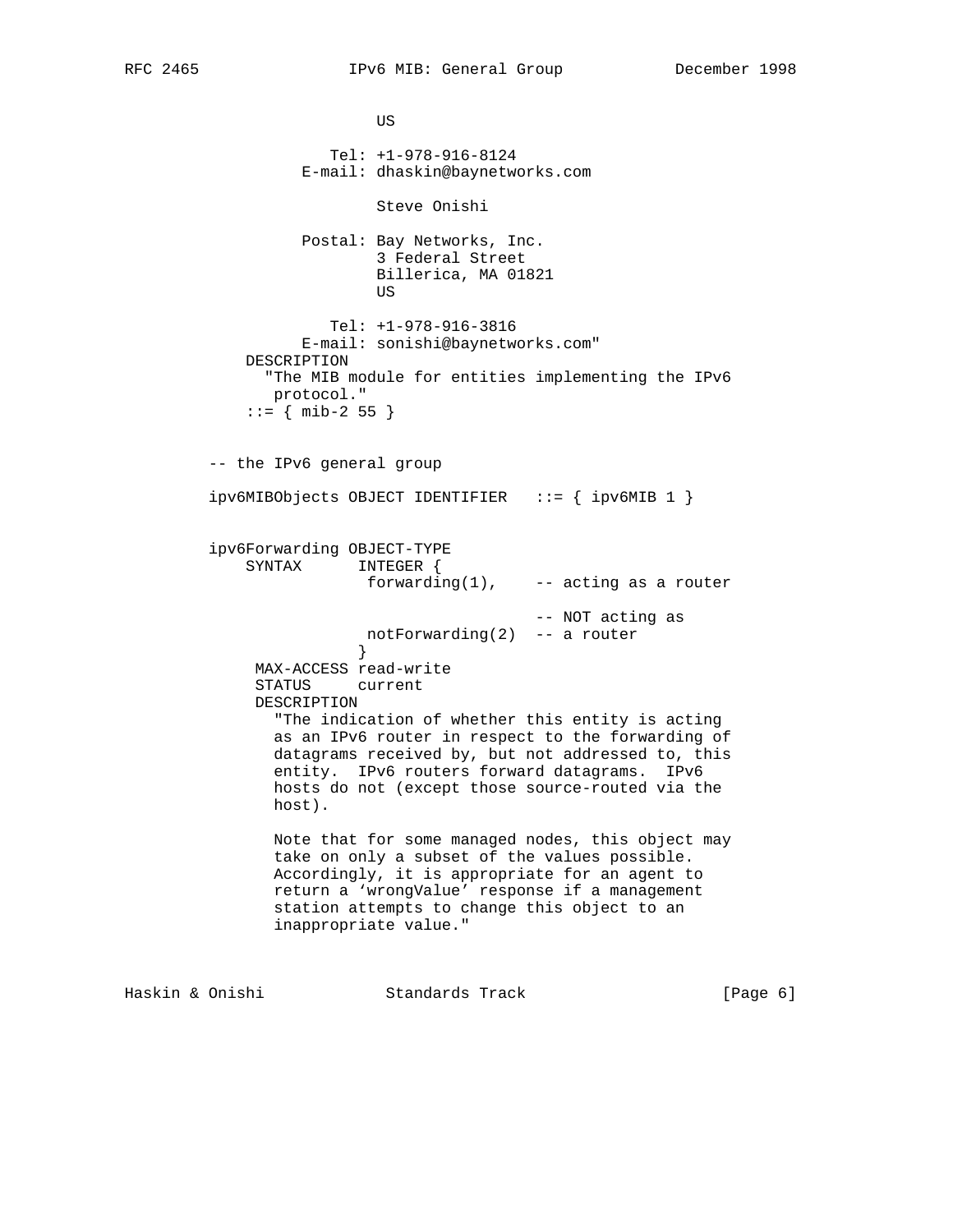```
 ::= { ipv6MIBObjects 1 }
  ipv6DefaultHopLimit OBJECT-TYPE
    SYNTAX INTEGER(0..255)
     MAX-ACCESS read-write
      STATUS current
     DESCRIPTION
        "The default value inserted into the Hop Limit
        field of the IPv6 header of datagrams originated
        at this entity, whenever a Hop Limit value is not
        supplied by the transport layer protocol."
    DEFVAL { 64 }
     ::= { ipv6MIBObjects 2 }
 ipv6Interfaces OBJECT-TYPE
     SYNTAX Unsigned32
     MAX-ACCESS read-only
     STATUS current
     DESCRIPTION
       "The number of IPv6 interfaces (regardless of
        their current state) present on this system."
      ::= { ipv6MIBObjects 3 }
 ipv6IfTableLastChange OBJECT-TYPE
     SYNTAX TimeStamp
     MAX-ACCESS read-only
     STATUS current
     DESCRIPTION
       "The value of sysUpTime at the time of the last
       insertion or removal of an entry in the
       ipv6IfTable. If the number of entries has been
       unchanged since the last re-initialization of
       the local network management subsystem, then this
       object contains a zero value."
    ::= { ipv6MIBObjects 4 }
 -- the IPv6 Interfaces table
 ipv6IfTable OBJECT-TYPE
     SYNTAX SEQUENCE OF Ipv6IfEntry
     MAX-ACCESS not-accessible
     STATUS current
     DESCRIPTION
       "The IPv6 Interfaces table contains information
       on the entity's internetwork-layer interfaces.
       An IPv6 interface constitutes a logical network
       layer attachment to the layer immediately below
```
Haskin & Onishi Standards Track [Page 7]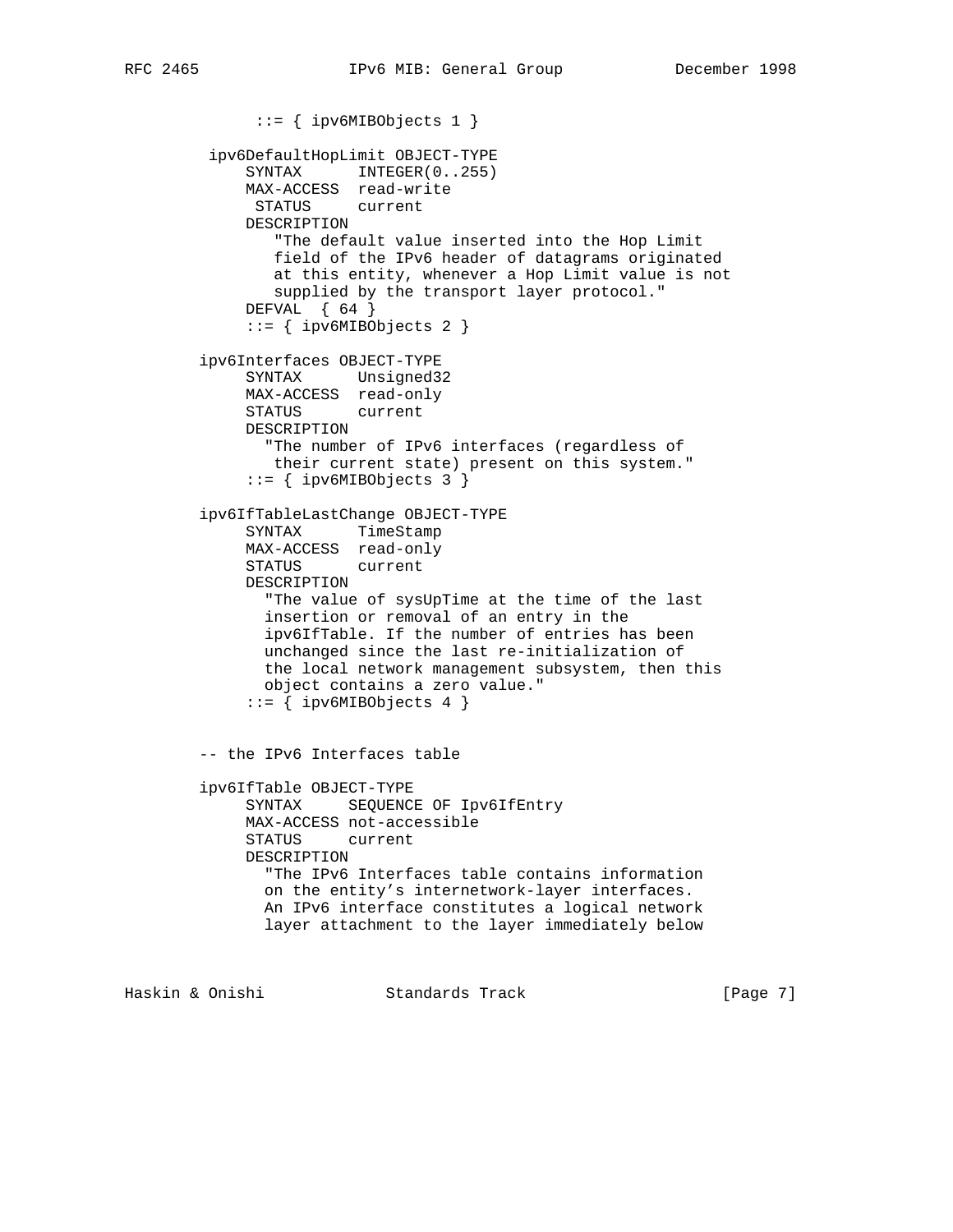```
 IPv6 including internet layer 'tunnels', such as
             tunnels over IPv4 or IPv6 itself."
           ::= { ipv6MIBObjects 5 }
        ipv6IfEntry OBJECT-TYPE
           SYNTAX Ipv6IfEntry
           MAX-ACCESS not-accessible
           STATUS current
           DESCRIPTION
             "An interface entry containing objects
             about a particular IPv6 interface."
           INDEX { ipv6IfIndex }
          ::= { ipv6IfTable 1 }
        Ipv6IfEntry ::= SEQUENCE {
 ipv6IfIndex Ipv6IfIndex,
ipv6IfDescr DisplayString,
 ipv6IfLowerLayer VariablePointer,
 ipv6IfEffectiveMtu Unsigned32,
 ipv6IfReasmMaxSize Unsigned32,
 ipv6IfIdentifier Ipv6AddressIfIdentifier,
              ipv6IfIdentifierLength INTEGER,
 ipv6IfPhysicalAddress PhysAddress,
 ipv6IfAdminStatus INTEGER,
ipv6IfOperStatus INTEGER,
ipv6IfLastChange  TimeStamp
 }
        ipv6IfIndex OBJECT-TYPE
           SYNTAX Ipv6IfIndex
           MAX-ACCESS not-accessible
           STATUS current
           DESCRIPTION
             "A unique non-zero value identifying
             the particular IPv6 interface."
          ::= { ipv6IfEntry 1 }
        ipv6IfDescr OBJECT-TYPE
           SYNTAX DisplayString
           MAX-ACCESS read-write
           STATUS current
           DESCRIPTION
             "A textual string containing information about the
             interface. This string may be set by the network
             management system."
          ::= { ipv6IfEntry 2 }
        ipv6IfLowerLayer OBJECT-TYPE
```
Haskin & Onishi Standards Track [Page 8]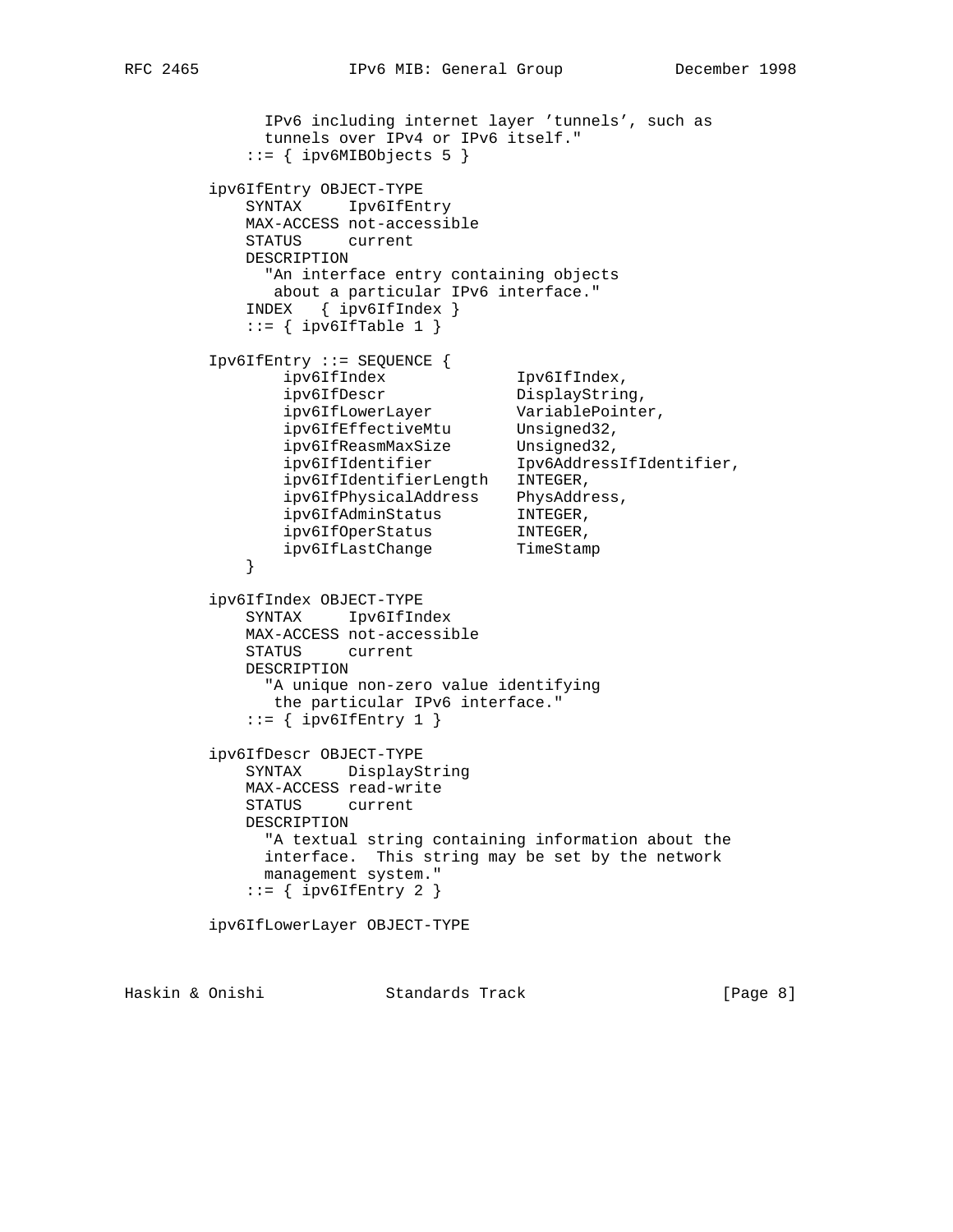```
 SYNTAX VariablePointer
   MAX-ACCESS read-only
   STATUS current
   DESCRIPTION
      "This object identifies the protocol layer over
      which this network interface operates. If this
      network interface operates over the data-link
      layer, then the value of this object refers to an
      instance of ifIndex [6]. If this network interface
      operates over an IPv4 interface, the value of this
      object refers to an instance of ipAdEntAddr [3].
      If this network interface operates over another
      IPv6 interface, the value of this object refers to
      an instance of ipv6IfIndex. If this network
      interface is not currently operating over an active
      protocol layer, then the value of this object
      should be set to the OBJECT ID { 0 0 }."
   ::= { ipv6IfEntry 3 }
 ipv6IfEffectiveMtu OBJECT-TYPE
   SYNTAX Unsigned32
   UNITS "octets"
   MAX-ACCESS read-only
   STATUS current
   DESCRIPTION
     "The size of the largest IPv6 packet which can be
     sent/received on the interface, specified in
     octets."
::= { ipv6IfEntry 4 }
 ipv6IfReasmMaxSize OBJECT-TYPE
   SYNTAX Unsigned32 (0..65535)
   UNITS "octets"
   MAX-ACCESS read-only
   STATUS current
   DESCRIPTION
     "The size of the largest IPv6 datagram which this
     entity can re-assemble from incoming IPv6 fragmented
     datagrams received on this interface."
::= { ipv6IfEntry 5 }
 ipv6IfIdentifier OBJECT-TYPE
    SYNTAX Ipv6AddressIfIdentifier
    MAX-ACCESS read-write
    STATUS current
    DESCRIPTION
        "The Interface Identifier for this interface that
```
Haskin & Onishi Standards Track [Page 9]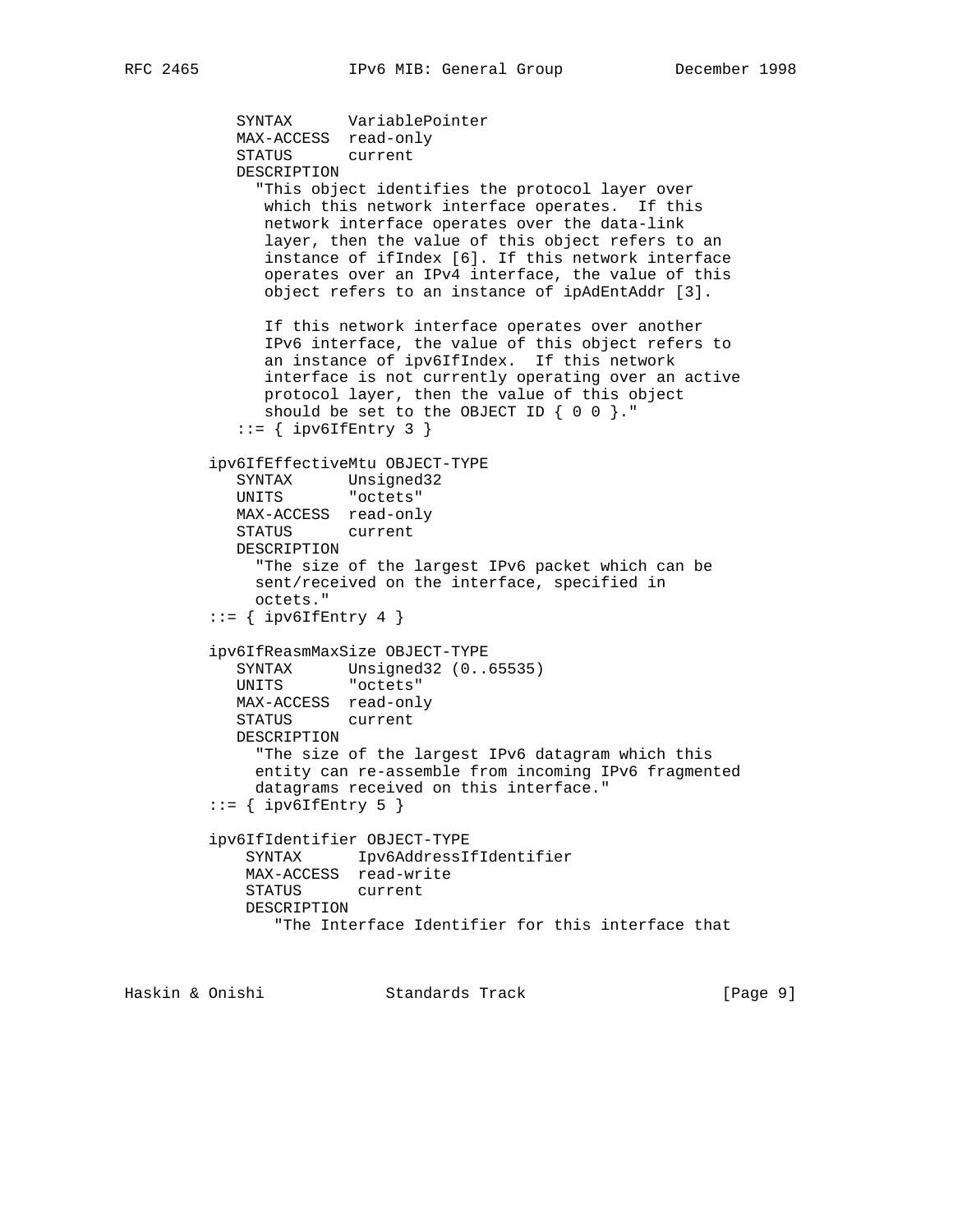is (at least) unique on the link this interface is attached to. The Interface Identifier is combined with an address prefix to form an interface address. By default, the Interface Identifier is autoconfigured according to the rules of the link type this interface is attached to."  $::=$  { ipv6IfEntry 6 } ipv6IfIdentifierLength OBJECT-TYPE SYNTAX INTEGER  $(0..64)$  UNITS "bits" MAX-ACCESS read-write STATUS current DESCRIPTION "The length of the Interface Identifier in bits."  $::=$  { ipv6IfEntry 7 } ipv6IfPhysicalAddress OBJECT-TYPE SYNTAX PhysAddress MAX-ACCESS read-only STATUS current DESCRIPTION "The interface's physical address. For example, for an IPv6 interface attached to an 802.x link, this object normally contains a MAC address. Note that in some cases this address may differ from the address of the interface's protocol sub-layer. The interface's media-specific MIB must define the bit and byte ordering and the format of the value of this object. For interfaces which do not have such an address (e.g., a serial line), this object should contain an octet string of zero length."  $::=$  { ipv6IfEntry 8 } ipv6IfAdminStatus OBJECT-TYPE SYNTAX INTEGER { up(1), -- ready to pass packets down(2) } MAX-ACCESS read-write STATUS current DESCRIPTION "The desired state of the interface. When a managed system initializes, all IPv6 interfaces start with ipv6IfAdminStatus in the down(2) state. As a result of either explicit management action or per configuration information retained by the managed

Haskin & Onishi Standards Track [Page 10]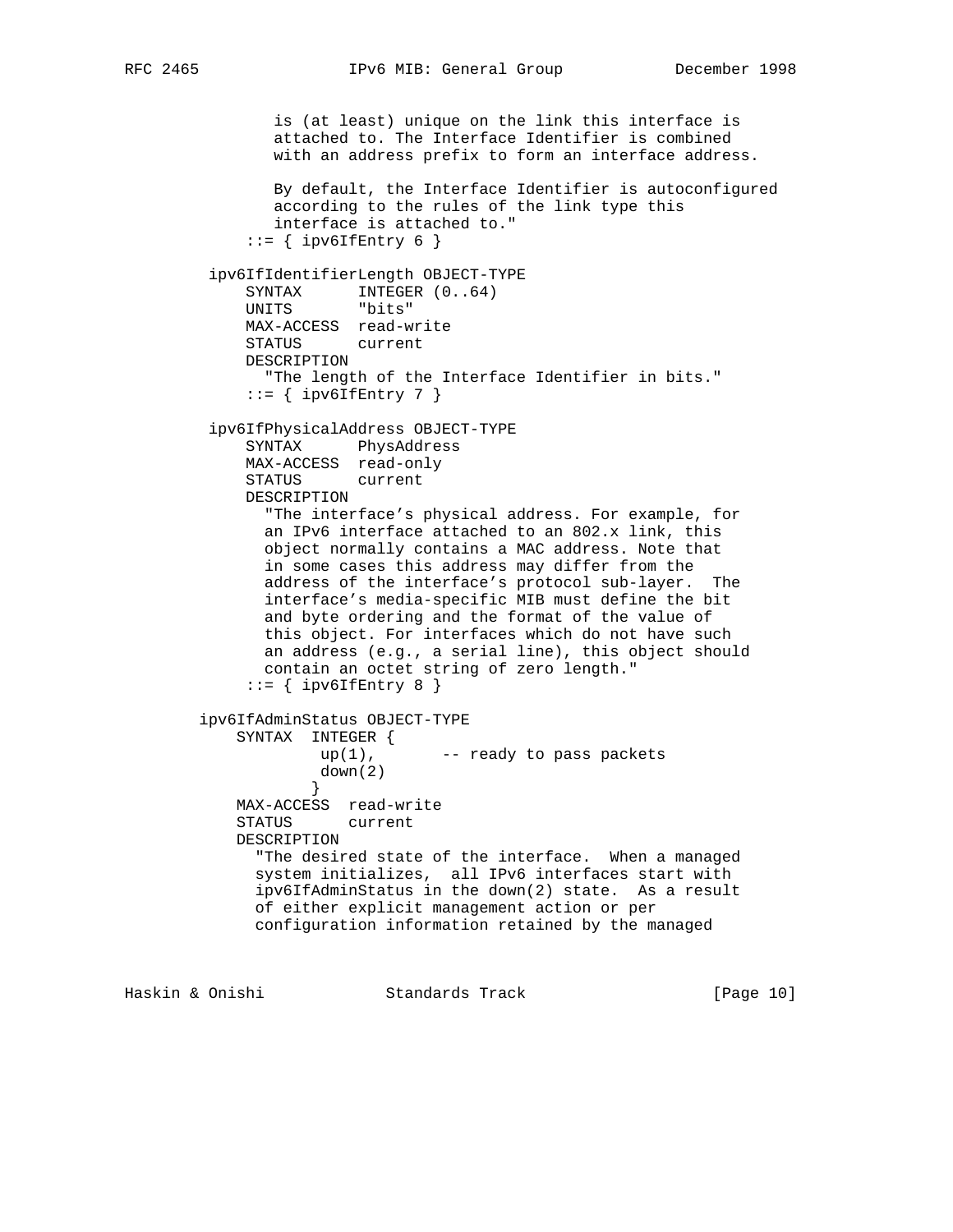system, ipv6IfAdminStatus is then changed to the  $up(1)$  state (or remains in the down(2) state)."  $::=$  { ipv6IfEntry 9 } ipv6IfOperStatus OBJECT-TYPE SYNTAX INTEGER {  $up(1)$ ,  $--$  ready to pass packets  $down(2)$ , noIfIdentifier(3), -- no interface identifier -- status can not be -- determined for some  $unknown(4)$ ,  $---$  reason -- some component is notPresent(5) -- missing } MAX-ACCESS read-only STATUS current DESCRIPTION "The current operational state of the interface. The noIfIdentifier(3) state indicates that no valid Interface Identifier is assigned to the interface. This state usually indicates that the link-local interface address failed Duplicate Address Detection. If ipv6IfAdminStatus is down(2) then ipv6IfOperStatus should be down(2). If ipv6IfAdminStatus is changed to  $up(1)$  then ipv6IfOperStatus should change to  $up(1)$  if the interface is ready to transmit and receive network traffic; it should remain in the down(2) or noIfIdentifier(3) state if and only if there is a fault that prevents it from going to the up(1) state; it should remain in the notPresent(5) state if the interface has missing (typically, lower layer) components."  $::=$  { ipv6IfEntry 10 } ipv6IfLastChange OBJECT-TYPE SYNTAX TimeStamp MAX-ACCESS read-only STATUS current DESCRIPTION "The value of sysUpTime at the time the interface entered its current operational state. If the current state was entered prior to the last re-initialization of the local network management

Haskin & Onishi Standards Track [Page 11]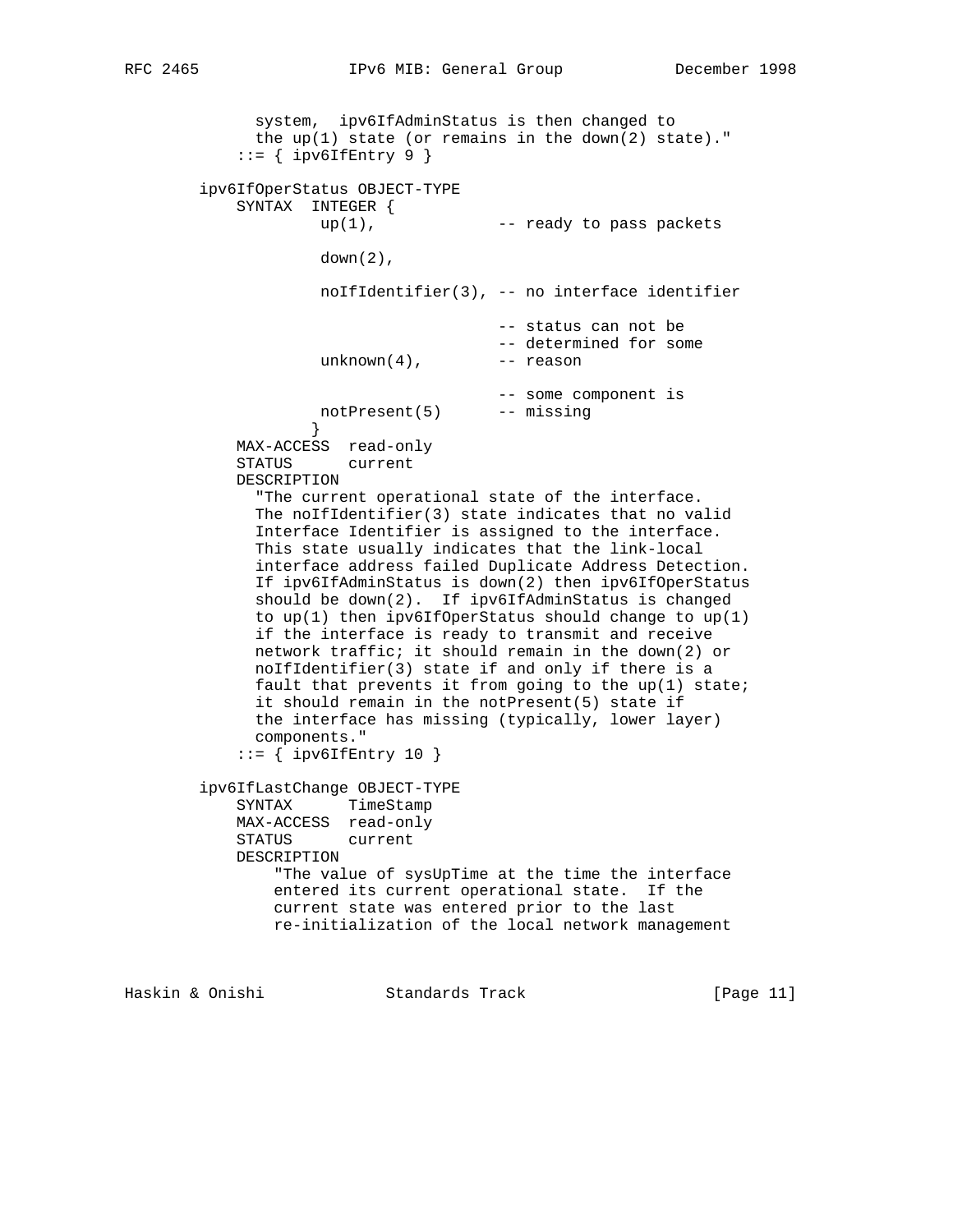```
 subsystem, then this object contains a zero
        value."
   ::= { ipv6IfEntry 11 }
 -- IPv6 Interface Statistics table
 ipv6IfStatsTable OBJECT-TYPE
    SYNTAX SEQUENCE OF Ipv6IfStatsEntry
     MAX-ACCESS not-accessible
     STATUS current
     DESCRIPTION
        "IPv6 interface traffic statistics."
     ::= { ipv6MIBObjects 6 }
 ipv6IfStatsEntry OBJECT-TYPE
     SYNTAX Ipv6IfStatsEntry
     MAX-ACCESS not-accessible
     STATUS current
     DESCRIPTION
        "An interface statistics entry containing objects
        at a particular IPv6 interface."
     AUGMENTS { ipv6IfEntry }
    ::= { ipv6IfStatsTable 1 }
 Ipv6IfStatsEntry ::= SEQUENCE {
         ipv6IfStatsInReceives
             Counter32,
         ipv6IfStatsInHdrErrors
             Counter32,
         ipv6IfStatsInTooBigErrors
             Counter32,
         ipv6IfStatsInNoRoutes
             Counter32,
         ipv6IfStatsInAddrErrors
             Counter32,
         ipv6IfStatsInUnknownProtos
            Counter32,
         ipv6IfStatsInTruncatedPkts
             Counter32,
         ipv6IfStatsInDiscards
             Counter32,
         ipv6IfStatsInDelivers
             Counter32,
         ipv6IfStatsOutForwDatagrams
             Counter32,
         ipv6IfStatsOutRequests
             Counter32,
         ipv6IfStatsOutDiscards
```
Haskin & Onishi Standards Track [Page 12]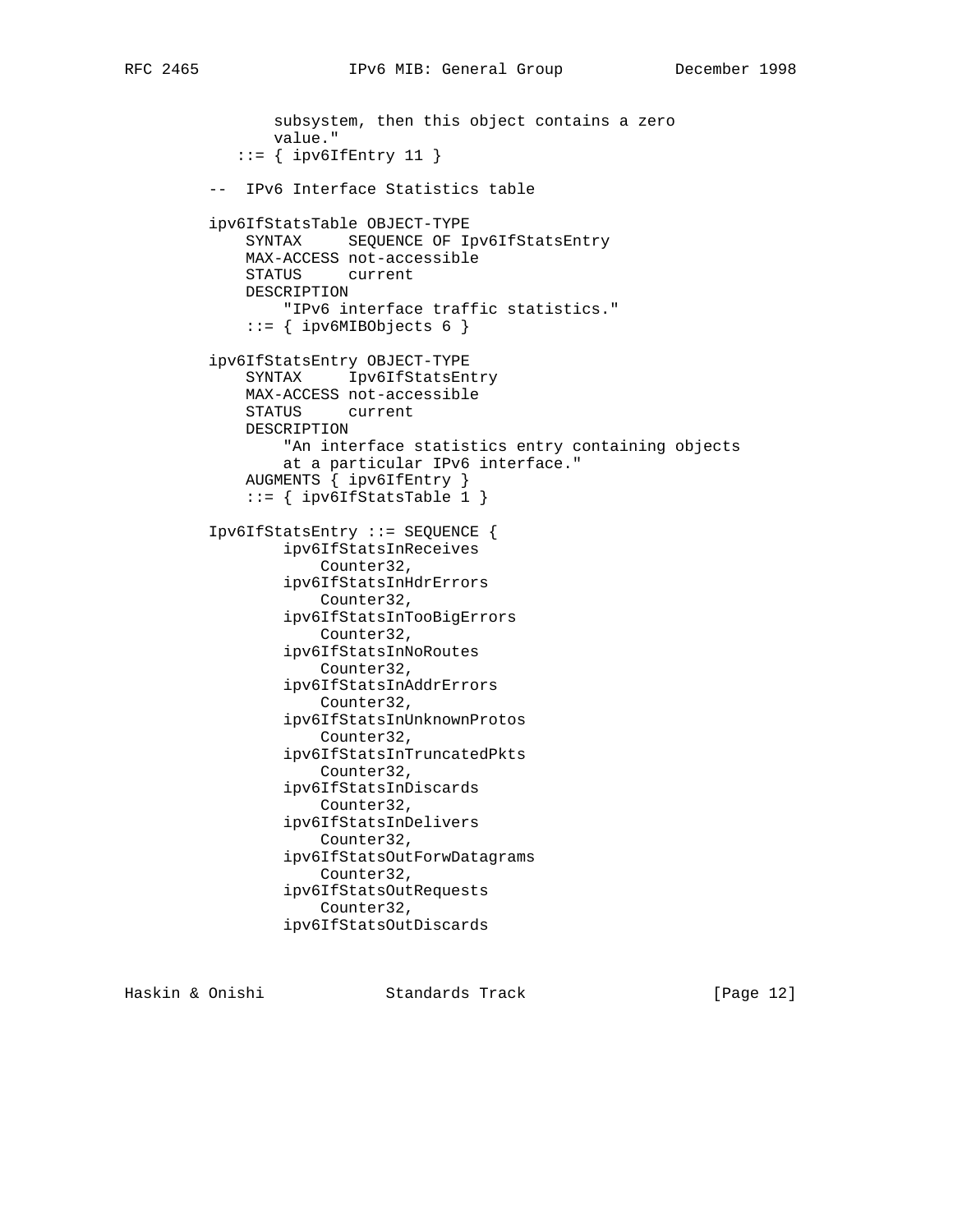```
 Counter32,
                  ipv6IfStatsOutFragOKs
                      Counter32,
                  ipv6IfStatsOutFragFails
                      Counter32,
                  ipv6IfStatsOutFragCreates
                     Counter32,
                  ipv6IfStatsReasmReqds
                     Counter32,
                  ipv6IfStatsReasmOKs
                     Counter32,
                  ipv6IfStatsReasmFails
                     Counter32,
                  ipv6IfStatsInMcastPkts
                     Counter32,
                 ipv6IfStatsOutMcastPkts
              Counter32
 }
          ipv6IfStatsInReceives OBJECT-TYPE
             SYNTAX Counter32
             MAX-ACCESS read-only
             STATUS current
             DESCRIPTION
                 "The total number of input datagrams received by
                the interface, including those received in error."
             ::= { ipv6IfStatsEntry 1 }
          ipv6IfStatsInHdrErrors OBJECT-TYPE
             SYNTAX Counter32
             MAX-ACCESS read-only
             STATUS current
             DESCRIPTION
                "The number of input datagrams discarded due to
                errors in their IPv6 headers, including version
                number mismatch, other format errors, hop count
                exceeded, errors discovered in processing their
                IPv6 options, etc."
              ::= { ipv6IfStatsEntry 2 }
          ipv6IfStatsInTooBigErrors OBJECT-TYPE
             SYNTAX Counter32
             MAX-ACCESS read-only
             STATUS current
             DESCRIPTION
               "The number of input datagrams that could not be
               forwarded because their size exceeded the link MTU
               of outgoing interface."
```
Haskin & Onishi Standards Track [Page 13]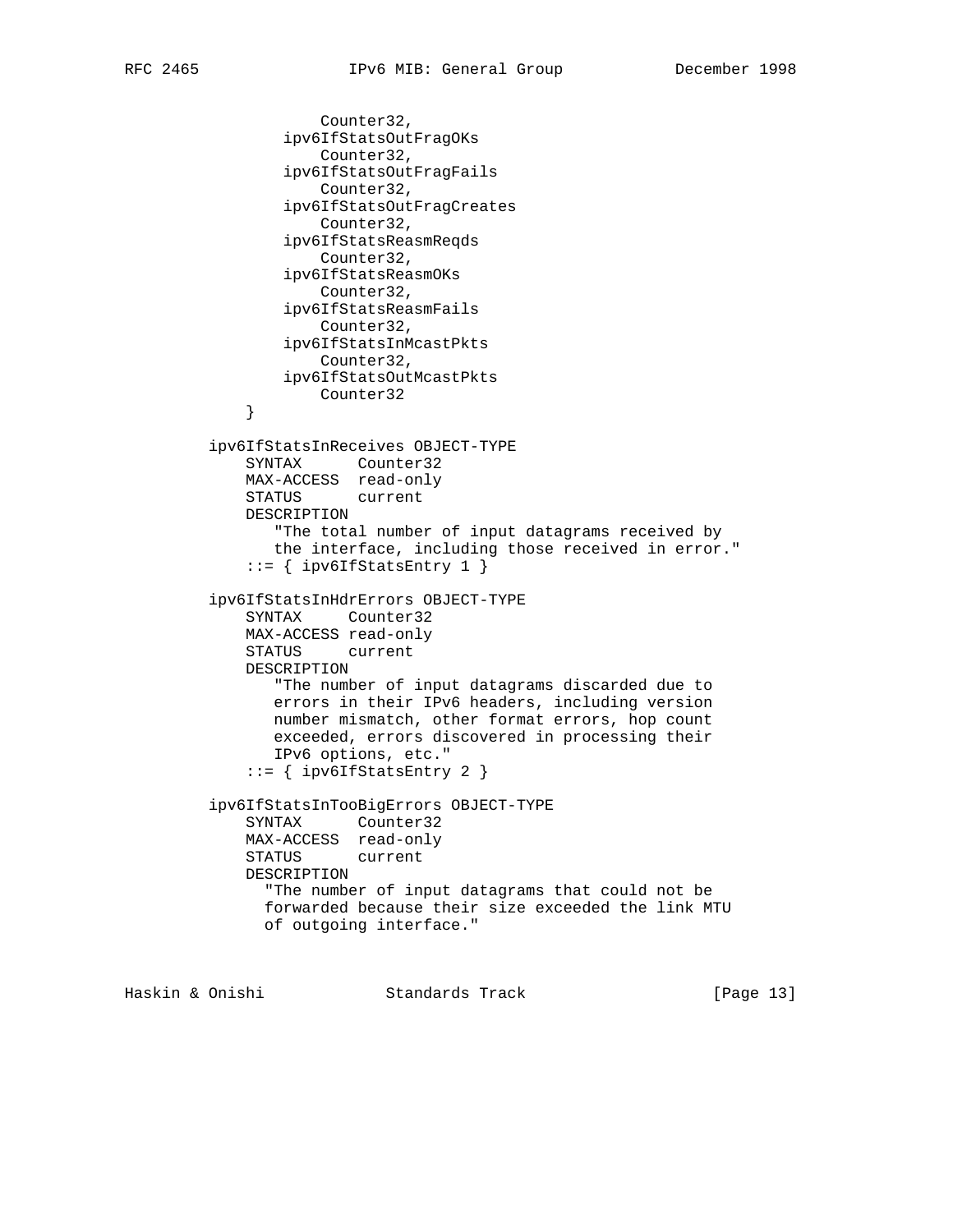::= { ipv6IfStatsEntry 3 } ipv6IfStatsInNoRoutes OBJECT-TYPE SYNTAX Counter32 MAX-ACCESS read-only STATUS current DESCRIPTION "The number of input datagrams discarded because no route could be found to transmit them to their destination."  $::=$  { ipv6IfStatsEntry 4 } ipv6IfStatsInAddrErrors OBJECT-TYPE SYNTAX Counter32 MAX-ACCESS read-only STATUS current DESCRIPTION "The number of input datagrams discarded because the IPv6 address in their IPv6 header's destination field was not a valid address to be received at this entity. This count includes invalid addresses (e.g., ::0) and unsupported addresses (e.g., addresses with unallocated prefixes). For entities which are not IPv6 routers and therefore do not forward datagrams, this counter includes datagrams discarded because the destination address was not a local address."  $::=$  { ipv6IfStatsEntry 5 } ipv6IfStatsInUnknownProtos OBJECT-TYPE SYNTAX Counter32 MAX-ACCESS read-only STATUS current DESCRIPTION "The number of locally-addressed datagrams received successfully but discarded because of an unknown or unsupported protocol. This counter is incremented at the interface to which these datagrams were addressed which might not be necessarily the input interface for some of the datagrams."  $::=$  { ipv6IfStatsEntry 6 } ipv6IfStatsInTruncatedPkts OBJECT-TYPE SYNTAX Counter32 MAX-ACCESS read-only STATUS current

Haskin & Onishi Standards Track [Page 14]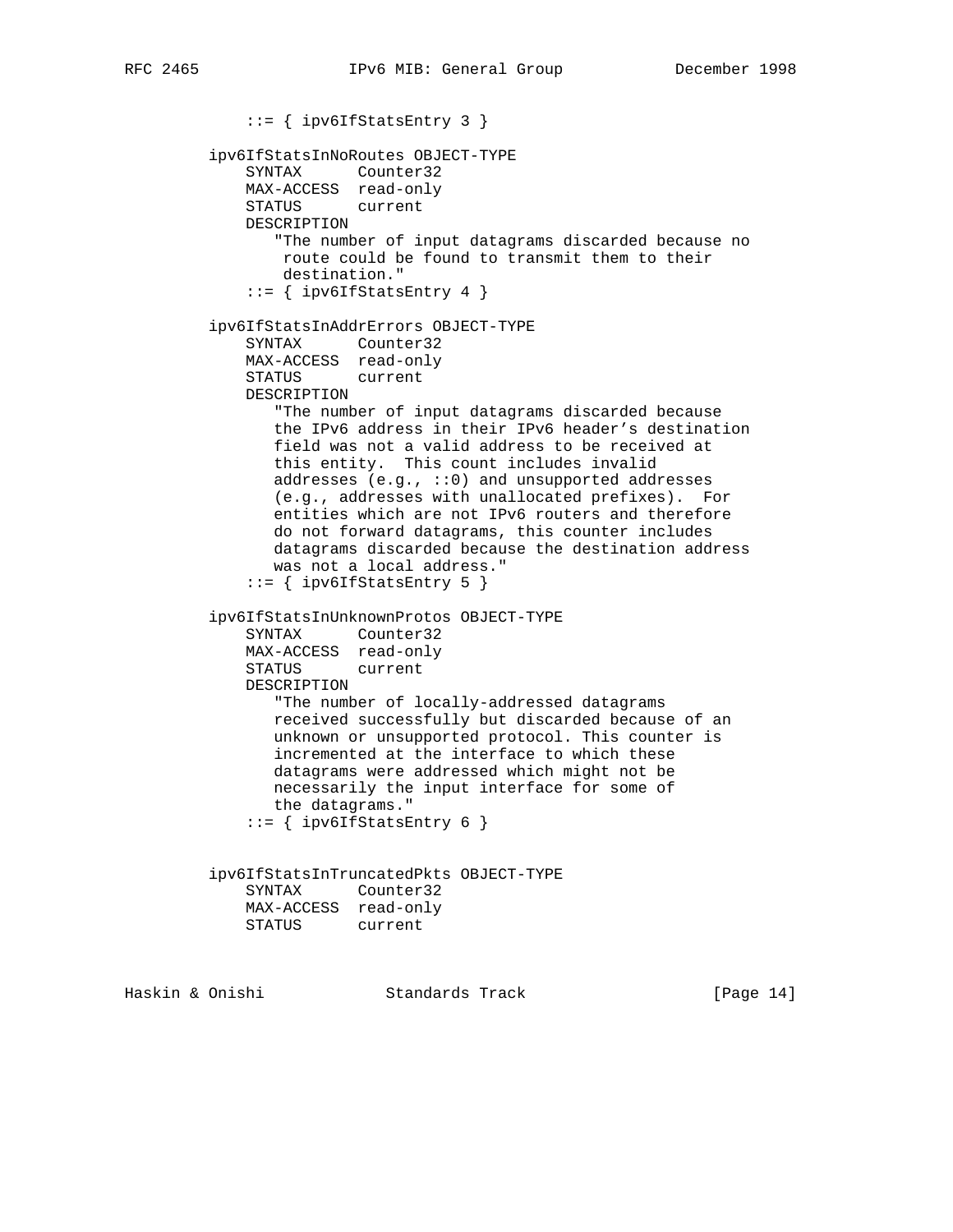```
 "The number of input datagrams discarded because
        datagram frame didn't carry enough data."
     ::= { ipv6IfStatsEntry 7 }
 ipv6IfStatsInDiscards OBJECT-TYPE
    SYNTAX Counter32
    MAX-ACCESS read-only
    STATUS current
    DESCRIPTION
        "The number of input IPv6 datagrams for which no
       problems were encountered to prevent their
       continued processing, but which were discarded
        (e.g., for lack of buffer space). Note that this
        counter does not include any datagrams discarded
       while awaiting re-assembly."
    ::= { ipv6IfStatsEntry 8 }
 ipv6IfStatsInDelivers OBJECT-TYPE
    SYNTAX Counter32
    MAX-ACCESS read-only
    STATUS current
    DESCRIPTION
     "The total number of datagrams successfully
     delivered to IPv6 user-protocols (including ICMP).
     This counter is incremented at the interface to
     which these datagrams were addressed which might
     not be necessarily the input interface for some of
     the datagrams."
     ::= { ipv6IfStatsEntry 9 }
 ipv6IfStatsOutForwDatagrams OBJECT-TYPE
    SYNTAX Counter32
    MAX-ACCESS read-only
    STATUS current
    DESCRIPTION
        "The number of output datagrams which this
        entity received and forwarded to their final
        destinations. In entities which do not act
       as IPv6 routers, this counter will include
       only those packets which were Source-Routed
       via this entity, and the Source-Route
       processing was successful. Note that for
       a successfully forwarded datagram the counter
       of the outgoing interface is incremented."
     ::= { ipv6IfStatsEntry 10 }
 ipv6IfStatsOutRequests OBJECT-TYPE
```
Haskin & Onishi Standards Track [Page 15]

DESCRIPTION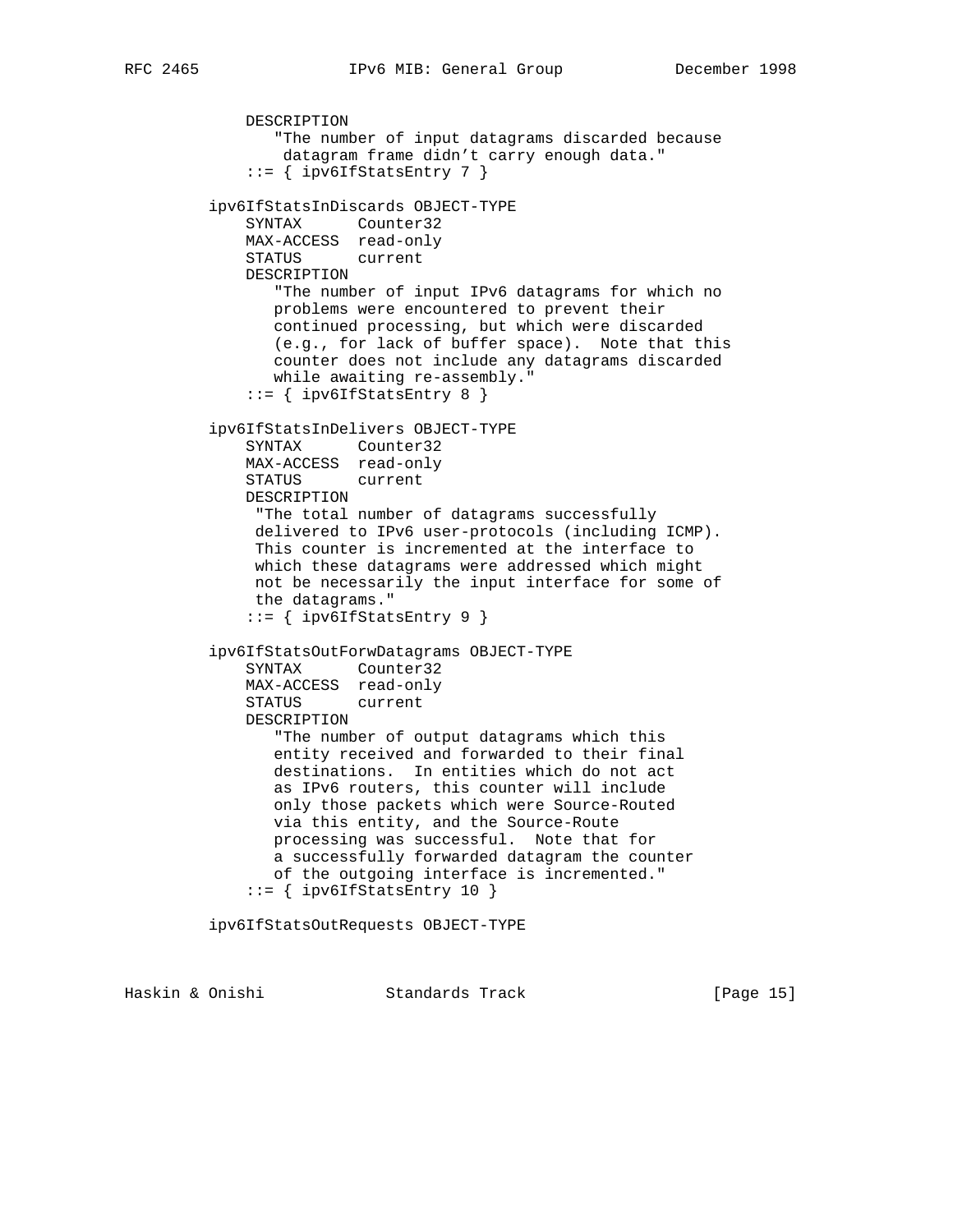SYNTAX Counter32 MAX-ACCESS read-only STATUS current DESCRIPTION "The total number of IPv6 datagrams which local IPv6 user-protocols (including ICMP) supplied to IPv6 in requests for transmission. Note that this counter does not include any datagrams counted in ipv6IfStatsOutForwDatagrams." ::= { ipv6IfStatsEntry 11 } ipv6IfStatsOutDiscards OBJECT-TYPE SYNTAX Counter32 MAX-ACCESS read-only STATUS current DESCRIPTION "The number of output IPv6 datagrams for which no problem was encountered to prevent their transmission to their destination, but which were discarded (e.g., for lack of buffer space). Note that this counter would include datagrams counted in ipv6IfStatsOutForwDatagrams if any such packets met this (discretionary) discard criterion." ::= { ipv6IfStatsEntry 12 } ipv6IfStatsOutFragOKs OBJECT-TYPE SYNTAX Counter32 MAX-ACCESS read-only STATUS current DESCRIPTION "The number of IPv6 datagrams that have been successfully fragmented at this output interface." ::= { ipv6IfStatsEntry 13 } ipv6IfStatsOutFragFails OBJECT-TYPE SYNTAX Counter32 MAX-ACCESS read-only STATUS current DESCRIPTION "The number of IPv6 datagrams that have been discarded because they needed to be fragmented at this output interface but could not be." ::= { ipv6IfStatsEntry 14 } ipv6IfStatsOutFragCreates OBJECT-TYPE SYNTAX Counter32 MAX-ACCESS read-only STATUS current

Haskin & Onishi Standards Track [Page 16]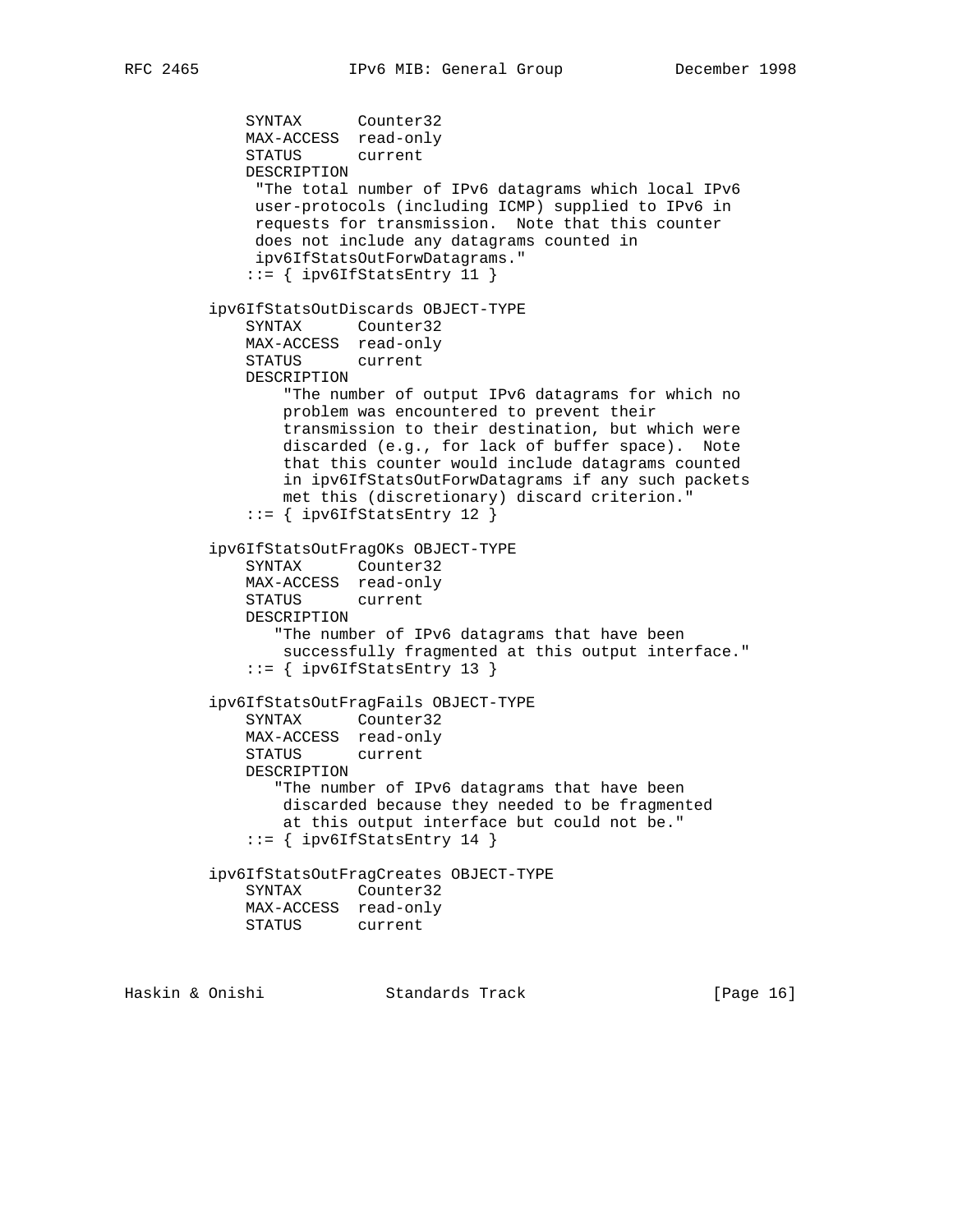```
 DESCRIPTION
        "The number of output datagram fragments that have
        been generated as a result of fragmentation at
        this output interface."
    ::= { ipv6IfStatsEntry 15 }
 ipv6IfStatsReasmReqds OBJECT-TYPE
    SYNTAX Counter32
    MAX-ACCESS read-only
    STATUS current
    DESCRIPTION
       "The number of IPv6 fragments received which needed
        to be reassembled at this interface. Note that this
        counter is incremented at the interface to which
        these fragments were addressed which might not
        be necessarily the input interface for some of
        the fragments."
    ::= { ipv6IfStatsEntry 16 }
 ipv6IfStatsReasmOKs OBJECT-TYPE
    SYNTAX Counter32
    MAX-ACCESS read-only
    STATUS current
    DESCRIPTION
      "The number of IPv6 datagrams successfully
      reassembled. Note that this counter is incremented
      at the interface to which these datagrams were
      addressed which might not be necessarily the input
      interface for some of the fragments."
     ::= { ipv6IfStatsEntry 17 }
 ipv6IfStatsReasmFails OBJECT-TYPE
    SYNTAX Counter32
    MAX-ACCESS read-only
    STATUS current
    DESCRIPTION
       "The number of failures detected by the IPv6 re-
       assembly algorithm (for whatever reason: timed
       out, errors, etc.). Note that this is not
       necessarily a count of discarded IPv6 fragments
       since some algorithms (notably the algorithm in
       RFC 815) can lose track of the number of fragments
       by combining them as they are received.
       This counter is incremented at the interface to which
       these fragments were addressed which might not be
       necessarily the input interface for some of the
       fragments."
     ::= { ipv6IfStatsEntry 18 }
```
Haskin & Onishi Standards Track [Page 17]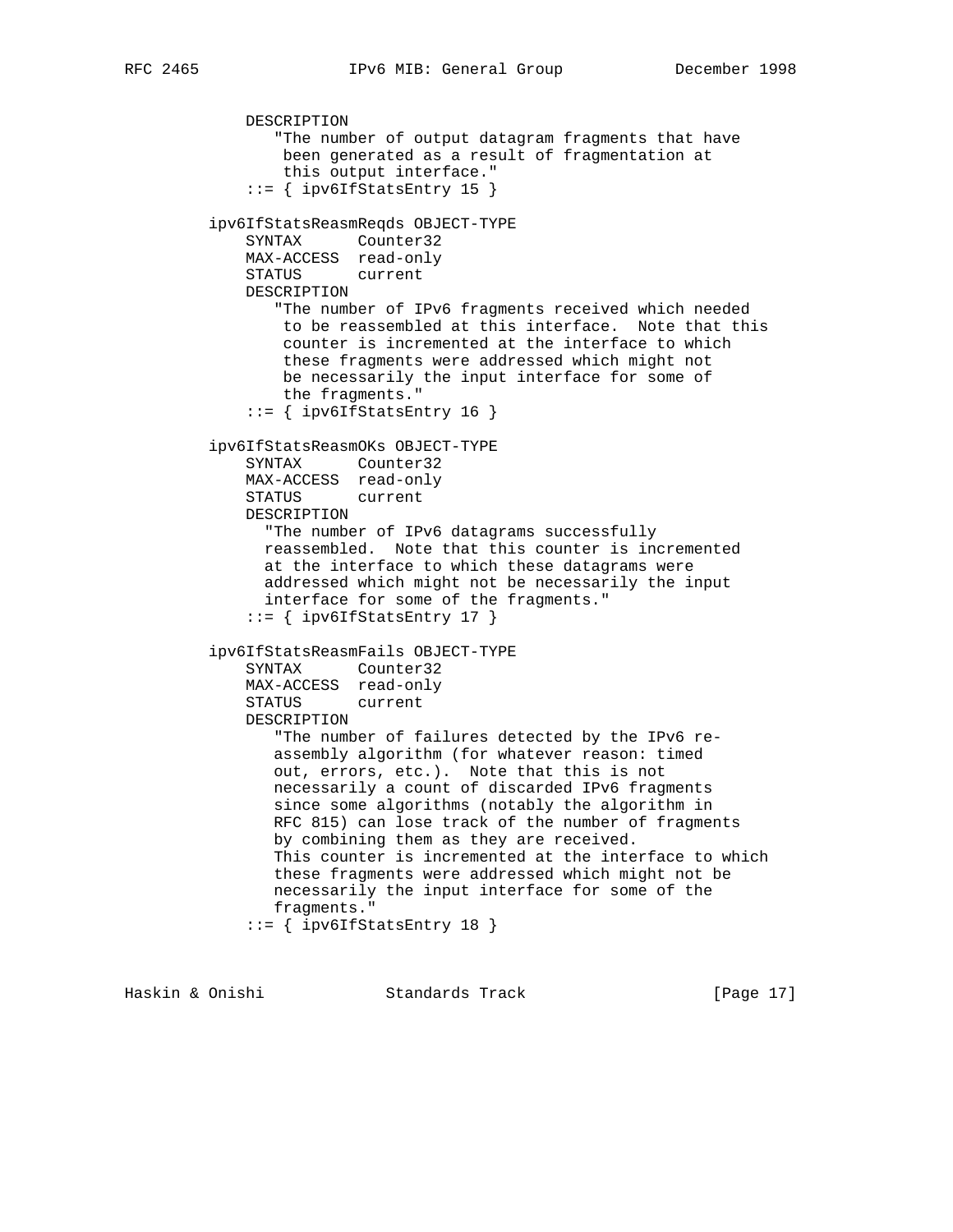```
 ipv6IfStatsInMcastPkts OBJECT-TYPE
     SYNTAX Counter32
     MAX-ACCESS read-only
     STATUS current
     DESCRIPTION
        "The number of multicast packets received
        by the interface"
    ::= { ipv6IfStatsEntry 19 }
 ipv6IfStatsOutMcastPkts OBJECT-TYPE
     SYNTAX Counter32
     MAX-ACCESS read-only
     STATUS current
     DESCRIPTION
       "The number of multicast packets transmitted
        by the interface"
    ::= { ipv6IfStatsEntry 20 }
 -- Address Prefix table
 -- The IPv6 Address Prefix table contains information on
 -- the entity's IPv6 Address Prefixes that are associated
 -- with IPv6 interfaces.
 ipv6AddrPrefixTable OBJECT-TYPE
     SYNTAX SEQUENCE OF Ipv6AddrPrefixEntry
     MAX-ACCESS not-accessible
     STATUS current
     DESCRIPTION
        "The list of IPv6 address prefixes of
        IPv6 interfaces."
     ::= { ipv6MIBObjects 7 }
 ipv6AddrPrefixEntry OBJECT-TYPE
     SYNTAX Ipv6AddrPrefixEntry
     MAX-ACCESS not-accessible
     STATUS current
     DESCRIPTION
        "An interface entry containing objects of
        a particular IPv6 address prefix."
     INDEX { ipv6IfIndex,
               ipv6AddrPrefix,
               ipv6AddrPrefixLength }
     ::= { ipv6AddrPrefixTable 1 }
 Ipv6AddrPrefixEntry ::= SEQUENCE {
```
Haskin & Onishi Standards Track [Page 18]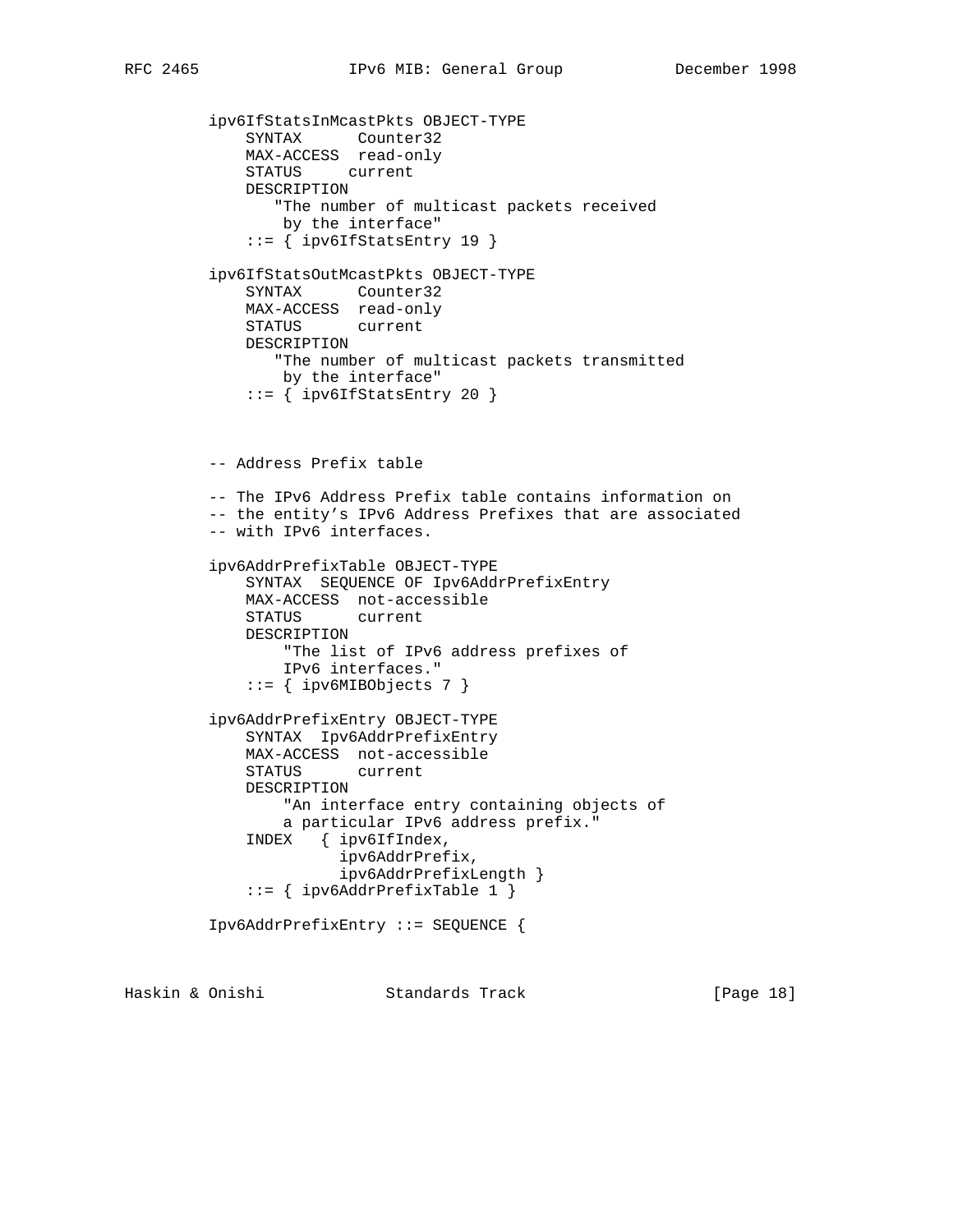```
 ipv6AddrPrefix Ipv6AddressPrefix,
 ipv6AddrPrefixLength INTEGER (0..128),
 ipv6AddrPrefixOnLinkFlag TruthValue,
ipv6AddrPrefixAutonomousFlag TruthValue,
             ipv6AddrPrefixAdvPreferredLifetime Unsigned32,
             ipv6AddrPrefixAdvValidLifetime Unsigned32
 }
         ipv6AddrPrefix OBJECT-TYPE
            SYNTAX Ipv6AddressPrefix
            MAX-ACCESS not-accessible
            STATUS current
            DESCRIPTION
              "The prefix associated with the this interface."
            ::= { ipv6AddrPrefixEntry 1 }
         ipv6AddrPrefixLength OBJECT-TYPE
           SYNTAX INTEGER (0..128)<br>UNITS "bits"
           UNITS
            MAX-ACCESS not-accessible
            STATUS current
            DESCRIPTION
              "The length of the prefix (in bits)."
            ::= { ipv6AddrPrefixEntry 2 }
         ipv6AddrPrefixOnLinkFlag OBJECT-TYPE
            SYNTAX TruthValue
            MAX-ACCESS read-only
            STATUS current
            DESCRIPTION
              "This object has the value 'true(1)', if this
             prefix can be used for on-link determination
             and the value 'false(2)' otherwise."
             ::= { ipv6AddrPrefixEntry 3 }
         ipv6AddrPrefixAutonomousFlag OBJECT-TYPE
            SYNTAX TruthValue
            MAX-ACCESS read-only
            STATUS current
            DESCRIPTION
              "Autonomous address configuration flag. When
              true(1), indicates that this prefix can be used
              for autonomous address configuration (i.e. can
              be used to form a local interface address).
              If false(2), it is not used to autoconfigure
              a local interface address."
             ::= { ipv6AddrPrefixEntry 4 }
```
Haskin & Onishi Standards Track [Page 19]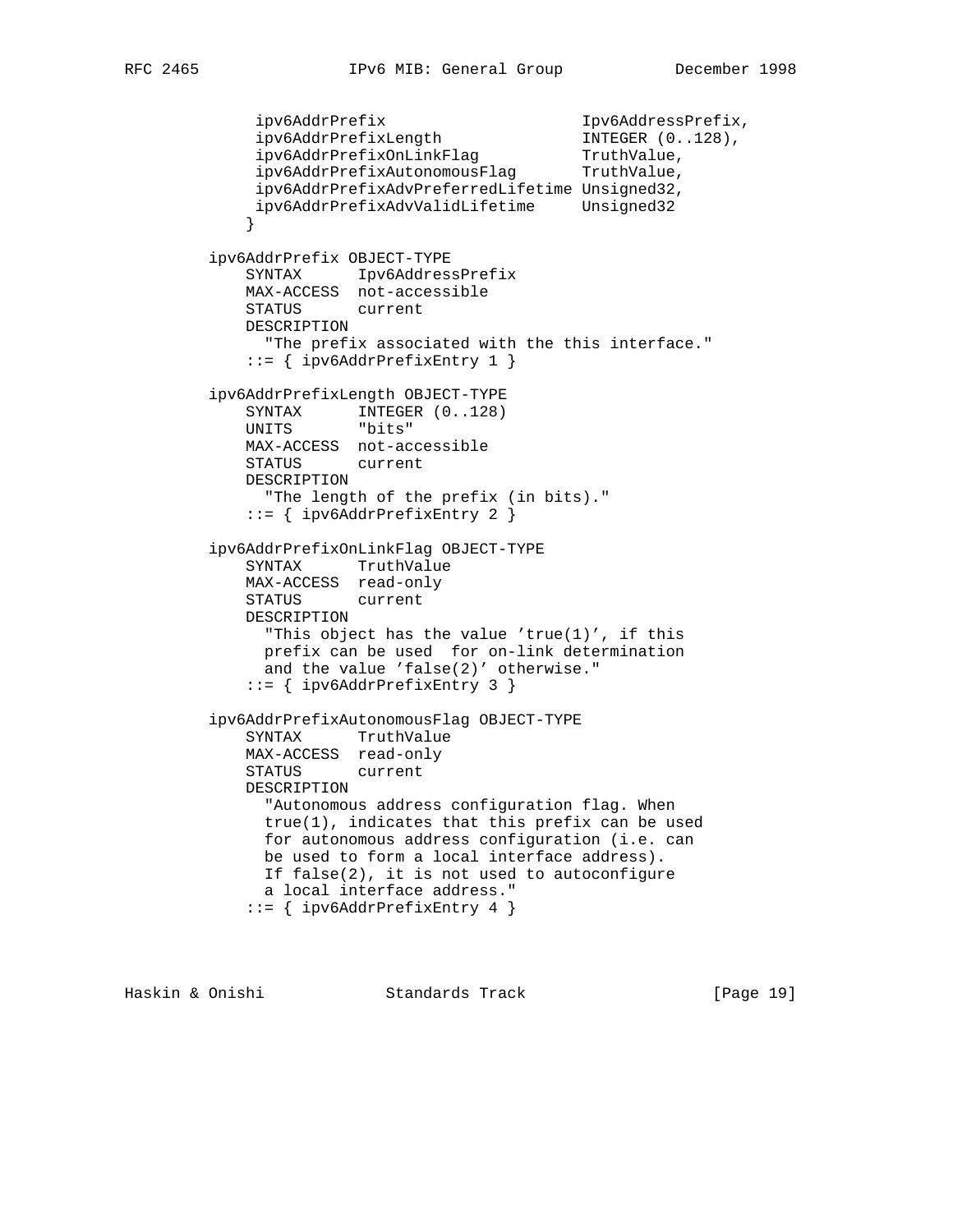ipv6AddrPrefixAdvPreferredLifetime OBJECT-TYPE SYNTAX Unsigned32 UNITS "seconds" MAX-ACCESS read-only STATUS current DESCRIPTION "It is the length of time in seconds that this prefix will remain preferred, i.e. time until deprecation. A value of 4,294,967,295 represents infinity. The address generated from a deprecated prefix should no longer be used as a source address in new communications, but packets received on such an interface are processed as expected." ::= { ipv6AddrPrefixEntry 5 } ipv6AddrPrefixAdvValidLifetime OBJECT-TYPE SYNTAX Unsigned32 UNITS "seconds" MAX-ACCESS read-only STATUS current DESCRIPTION "It is the length of time in seconds that this prefix will remain valid, i.e. time until invalidation. A value of 4,294,967,295 represents infinity. The address generated from an invalidated prefix should not appear as the destination or source address of a packet." ::= { ipv6AddrPrefixEntry 6 } -- the IPv6 Address table -- The IPv6 address table contains this node's IPv6 -- addressing information. ipv6AddrTable OBJECT-TYPE SYNTAX SEQUENCE OF Ipv6AddrEntry MAX-ACCESS not-accessible STATUS current DESCRIPTION "The table of addressing information relevant to this node's interface addresses."  $::=$  { ipv6MIBObjects 8 }

Haskin & Onishi Standards Track [Page 20]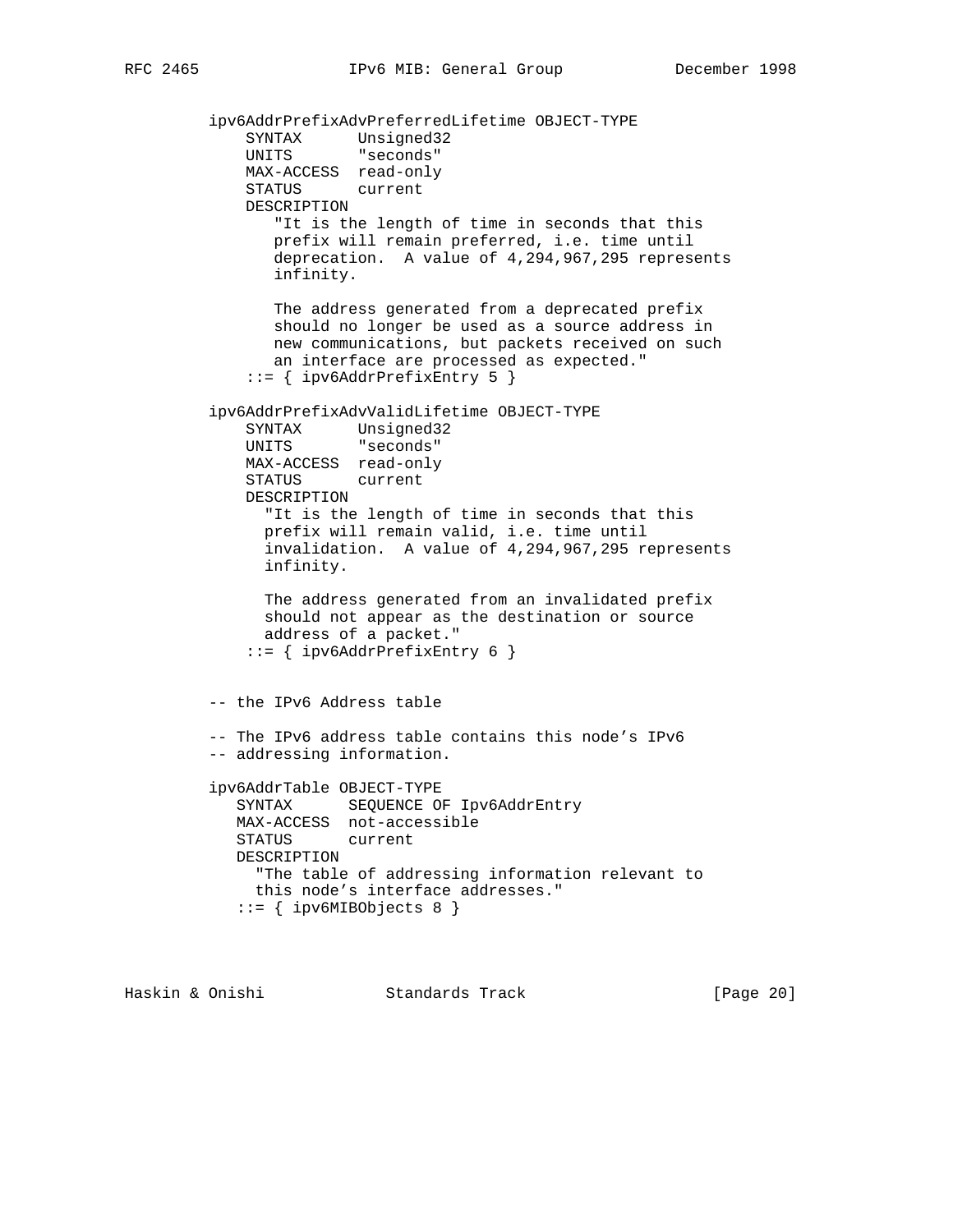```
 ipv6AddrEntry OBJECT-TYPE
 SYNTAX Ipv6AddrEntry
 MAX-ACCESS not-accessible
           STATUS current
           DESCRIPTION
              "The addressing information for one of this
              node's interface addresses."
           INDEX { ipv6IfIndex, ipv6AddrAddress }
          ::= { ipv6AddrTable 1 }
        Ipv6AddrEntry ::=
          SEQUENCE {
 ipv6AddrAddress Ipv6Address,
 ipv6AddrPfxLength INTEGER,
 ipv6AddrType INTEGER,
 ipv6AddrAnycastFlag TruthValue,
 ipv6AddrStatus INTEGER
 }
        ipv6AddrAddress OBJECT-TYPE
          SYNTAX Ipv6Address
          MAX-ACCESS not-accessible
           STATUS current
          DESCRIPTION
            "The IPv6 address to which this entry's addressing
            information pertains."
          ::= { ipv6AddrEntry 1 }
        ipv6AddrPfxLength OBJECT-TYPE
SYNTAX INTEGER(0..128)
 UNITS "bits"
          MAX-ACCESS read-only
          STATUS current
          DESCRIPTION
            "The length of the prefix (in bits) associated with
            the IPv6 address of this entry."
          ::= { ipv6AddrEntry 2 }
        ipv6AddrType OBJECT-TYPE
          SYNTAX INTEGER {
                            -- address has been formed
                            -- using stateless
               stateless(1), -- autoconfiguration
                            -- address has been acquired
                            -- by stateful means
                            -- (e.g. DHCPv6, manual
               stateful(2), -- configuration)
```
Haskin & Onishi Standards Track [Page 21]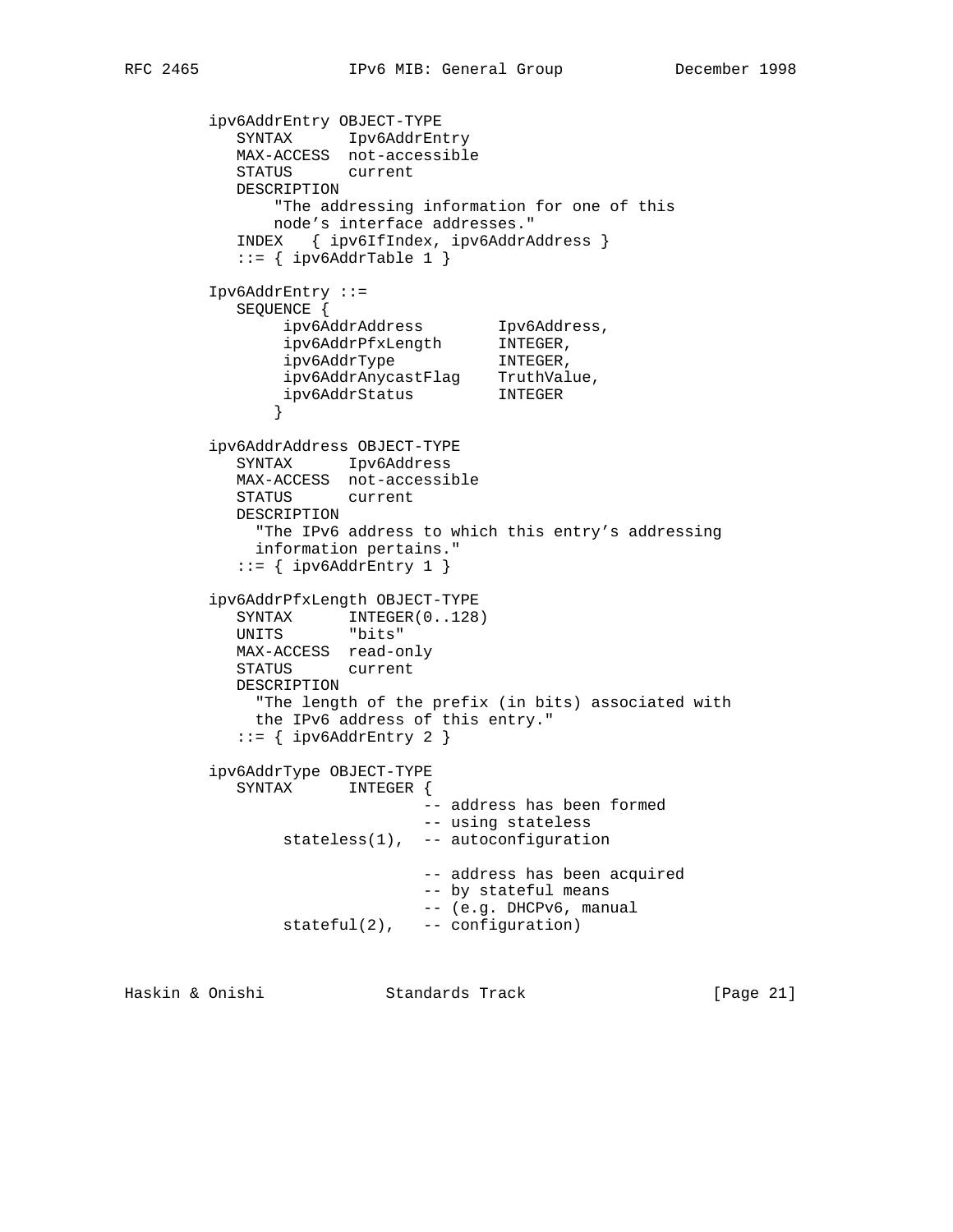```
 -- type can not be determined
              unknown(3) -- for some reason.
 }
            MAX-ACCESS read-only
            STATUS current
            DESCRIPTION
               "The type of address. Note that 'stateless(1)'
               refers to an address that was statelessly
               autoconfigured; 'stateful(2)' refers to a address
               which was acquired by via a stateful protocol
               (e.g. DHCPv6, manual configuration)."
           ::= { ipv6AddrEntry 3 }
         ipv6AddrAnycastFlag OBJECT-TYPE
             SYNTAX TruthValue
             MAX-ACCESS read-only
             STATUS current
             DESCRIPTION
               "This object has the value 'true(1)', if this
               address is an anycast address and the value
               'false(2)' otherwise."
            ::= { ipv6AddrEntry 4 }
         ipv6AddrStatus OBJECT-TYPE
            SYNTAX INTEGER {
                     preferred(1),
                     deprecated(2),
                     invalid(3),
                     inaccessible(4),
                    unknown(5) -- status can not be determined
                                 -- for some reason.
 }
            MAX-ACCESS read-only
            STATUS current
            DESCRIPTION
              "Address status. The preferred(1) state indicates
              that this is a valid address that can appear as
              the destination or source address of a packet.
              The deprecated(2) state indicates that this is
              a valid but deprecated address that should no longer
              be used as a source address in new communications,
              but packets addressed to such an address are
              processed as expected. The invalid(3) state indicates
              that this is not valid address which should not
```
Haskin & Onishi Standards Track [Page 22]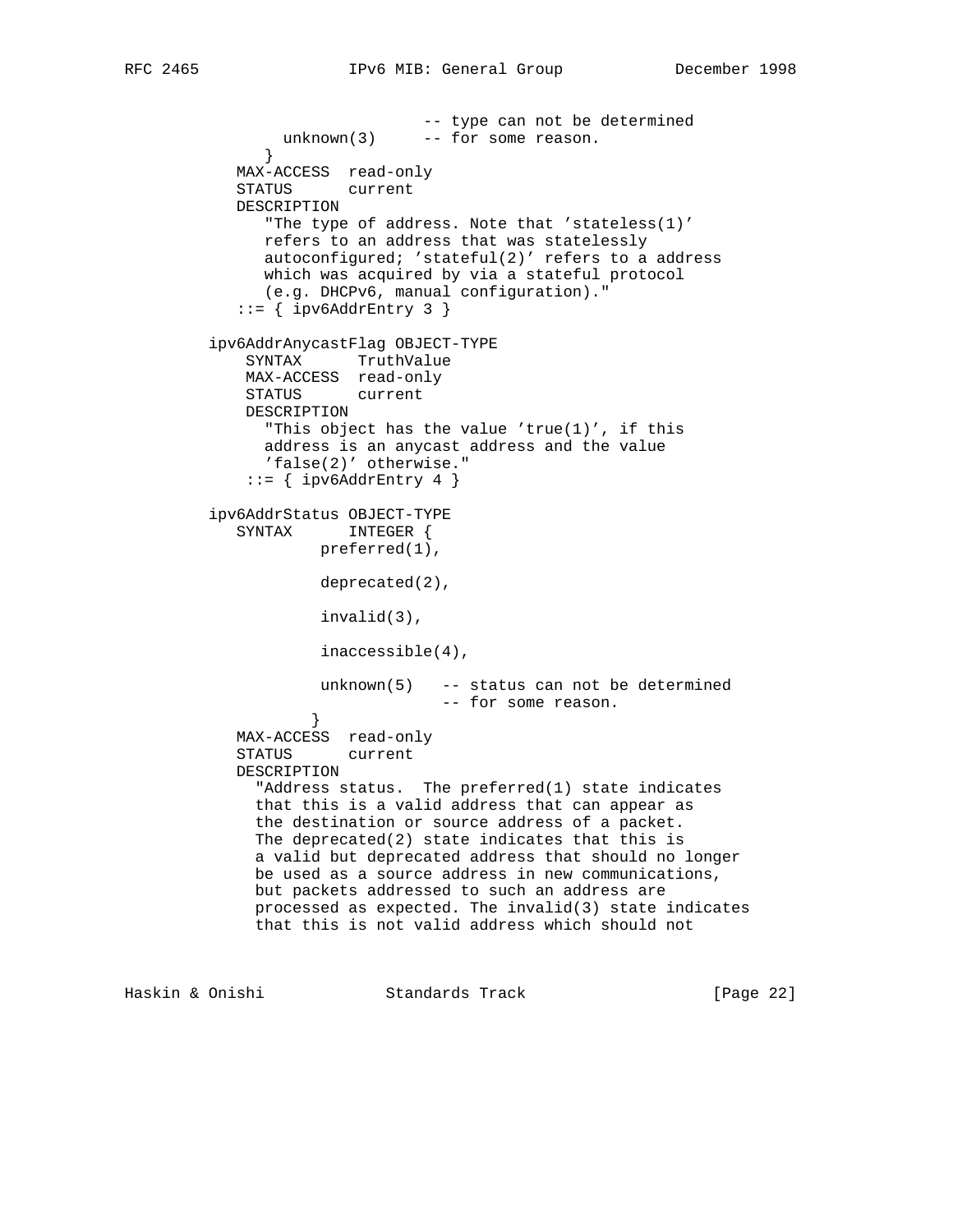```
 appear as the destination or source address of
      a packet. The inaccessible(4) state indicates that
      the address is not accessible because the interface
      to which this address is assigned is not operational."
   ::= { ipv6AddrEntry 5 }
 -- IPv6 Routing objects
 ipv6RouteNumber OBJECT-TYPE
     SYNTAX Gauge32
     MAX-ACCESS read-only
     STATUS current
     DESCRIPTION
       "The number of current ipv6RouteTable entries.
      This is primarily to avoid having to read
      the table in order to determine this number."
    ::= { ipv6MIBObjects 9 }
 ipv6DiscardedRoutes OBJECT-TYPE
     SYNTAX Counter32
     MAX-ACCESS read-only
     STATUS current
    DESCRIPTION
       "The number of routing entries which were chosen
       to be discarded even though they are valid. One
       possible reason for discarding such an entry could
       be to free-up buffer space for other routing
       entries."
     ::= { ipv6MIBObjects 10 }
 -- IPv6 Routing table
 ipv6RouteTable OBJECT-TYPE
     SYNTAX SEQUENCE OF Ipv6RouteEntry
     MAX-ACCESS not-accessible
     STATUS current
     DESCRIPTION
       "IPv6 Routing table. This table contains
       an entry for each valid IPv6 unicast route
      that can be used for packet forwarding
       determination."
     ::= { ipv6MIBObjects 11 }
 ipv6RouteEntry OBJECT-TYPE
     SYNTAX Ipv6RouteEntry
     MAX-ACCESS not-accessible
```
Haskin & Onishi Standards Track [Page 23]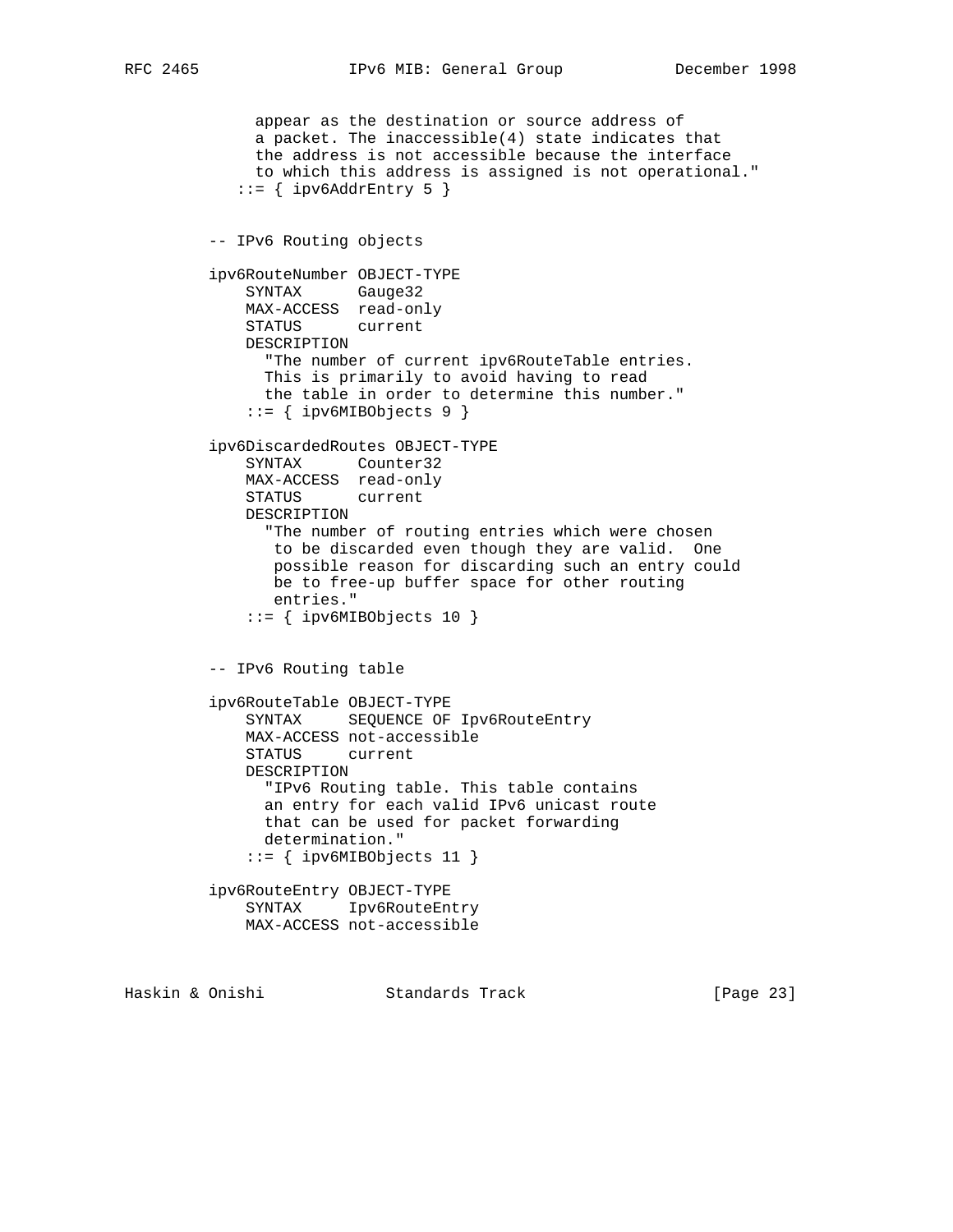STATUS current DESCRIPTION "A routing entry." INDEX { ipv6RouteDest, ipv6RoutePfxLength, ipv6RouteIndex }  $::=$  { ipv6RouteTable 1 } Ipv6RouteEntry ::= SEQUENCE { ipv6RouteDest Tpv6Address, ipv6RoutePfxLength INTEGER, ipv6RouteIndex Unsigned32, ipv6RouteIfIndex Ipv6IfIndexOrZero, ipv6RouteNextHop Ipv6Address, ipv6RouteType INTEGER, ipv6RouteProtocol INTEGER, ipv6RoutePolicy Integer32, ipv6RouteAge Unsigned32, ipv6RouteNextHopRDI Unsigned32, ipv6RouteMetric Unsigned32, ipv6RouteWeight Unsigned32, ipv6RouteInfo RowPointer, ipv6RouteValid TruthValue } ipv6RouteDest OBJECT-TYPE SYNTAX Ipv6Address MAX-ACCESS not-accessible STATUS current DESCRIPTION "The destination IPv6 address of this route. This object may not take a Multicast address value."  $::=$  { ipv6RouteEntry 1 } ipv6RoutePfxLength OBJECT-TYPE SYNTAX INTEGER(0..128) UNITS "bits" MAX-ACCESS not-accessible STATUS current DESCRIPTION "Indicates the prefix length of the destination address."  $::=$  { ipv6RouteEntry 2 } ipv6RouteIndex OBJECT-TYPE SYNTAX Unsigned32 MAX-ACCESS not-accessible

Haskin & Onishi Standards Track [Page 24]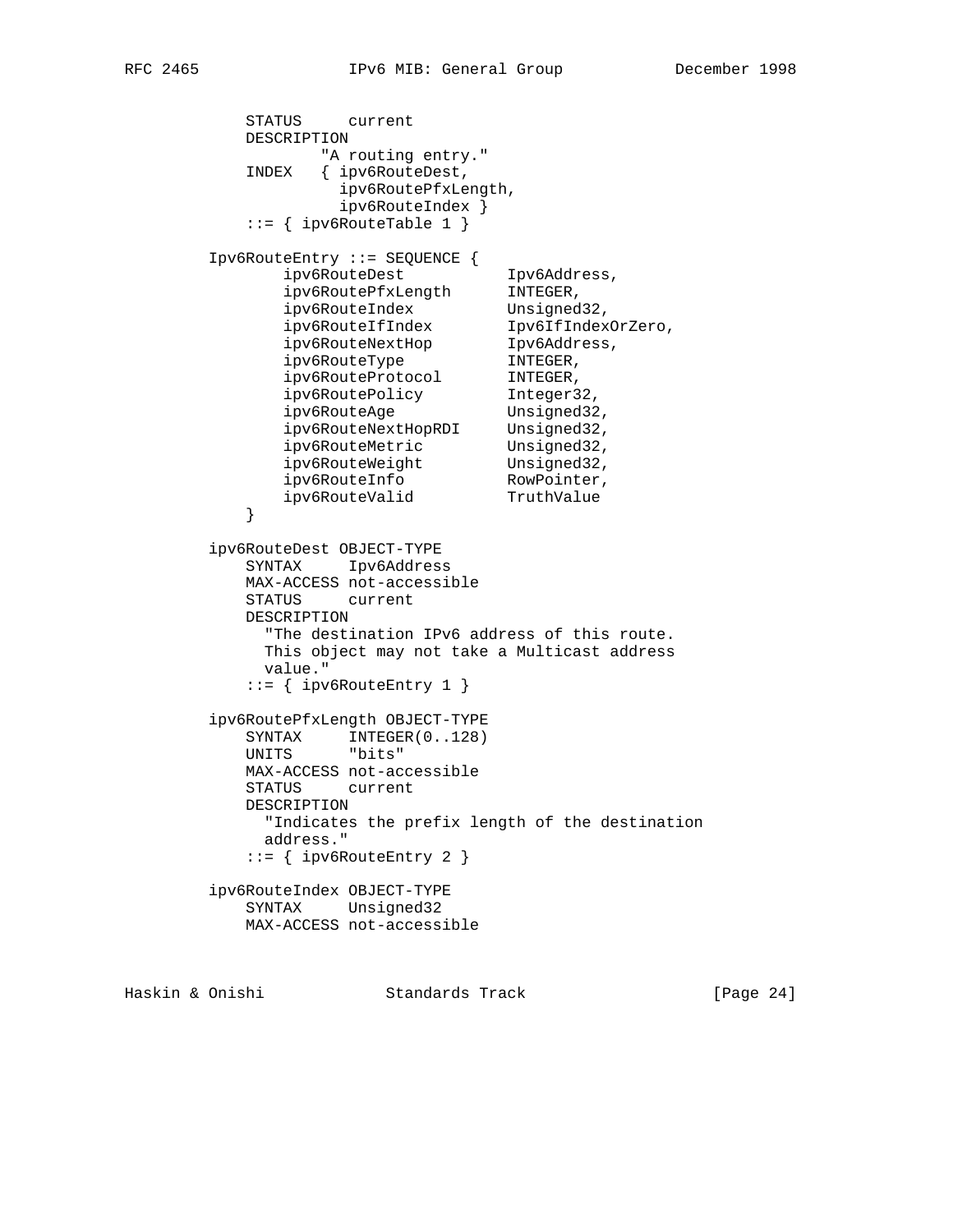```
 STATUS current
    DESCRIPTION
      "The value which uniquely identifies the route
      among the routes to the same network layer
      destination. The way this value is chosen is
      implementation specific but it must be unique for
      ipv6RouteDest/ipv6RoutePfxLength pair and remain
      constant for the life of the route."
    ::= { ipv6RouteEntry 3 }
 ipv6RouteIfIndex OBJECT-TYPE
    SYNTAX Ipv6IfIndexOrZero
    MAX-ACCESS read-only
    STATUS current
    DESCRIPTION
      "The index value which uniquely identifies the local
      interface through which the next hop of this
      route should be reached. The interface identified
      by a particular value of this index is the same
      interface as identified by the same value of
      ipv6IfIndex. For routes of the discard type this
      value can be zero."
    ::= { ipv6RouteEntry 4 }
 ipv6RouteNextHop OBJECT-TYPE
    SYNTAX Ipv6Address
    MAX-ACCESS read-only
    STATUS current
    DESCRIPTION
      "On remote routes, the address of the next
     system en route; otherwise, :: 0
      ('00000000000000000000000000000000'H in ASN.1
      string representation)."
     ::= { ipv6RouteEntry 5 }
 ipv6RouteType OBJECT-TYPE
    SYNTAX INTEGER {
       other(1), -- none of the following
                      -- an route indicating that
                      -- packets to destinations
                      -- matching this route are
      discard(2), -- to be discarded
                     -- route to directly
       local(3), -- connected (sub-)network
                     -- route to a remote
```
Haskin & Onishi Standards Track [Page 25]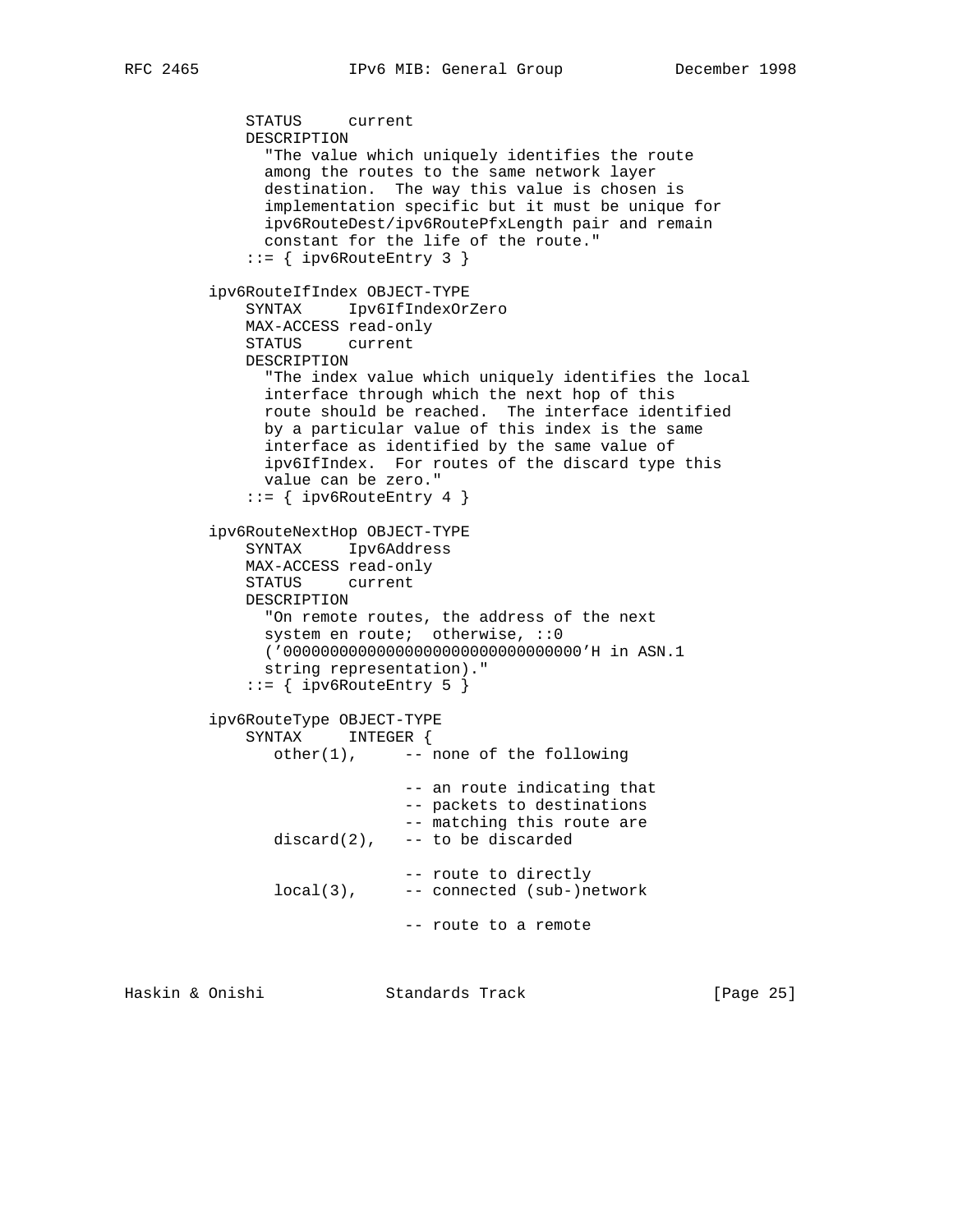```
 remote(4) -- destination
 }
            MAX-ACCESS read-only
            STATUS current
            DESCRIPTION
               "The type of route. Note that 'local(3)' refers
               to a route for which the next hop is the final
               destination; 'remote(4)' refers to a route for
               which the next hop is not the final
               destination; 'discard(2)' refers to a route
               indicating that packets to destinations matching
               this route are to be discarded (sometimes called
               black-hole route)."
            ::= { ipv6RouteEntry 6 }
         ipv6RouteProtocol OBJECT-TYPE
            SYNTAX INTEGER {
              other(1), -- none of the following
                         -- non-protocol information,
                         -- e.g., manually configured
             local(2), -- entries
              netmgmt(3), -- static route
                          -- obtained via Neighbor
                          -- Discovery protocol,
              ndisc(4), -- e.g., result of Redirect
                         -- the following are all
                         -- dynamic routing protocols
             rip(5), -- RIPng
ospf(6), -- Open Shortest Path First
bgp(7), -- Border Gateway Protocol
 idrp(8), -- InterDomain Routing Protocol
 igrp(9) -- InterGateway Routing Protocol
 }
            MAX-ACCESS read-only
            STATUS current
            DESCRIPTION
              "The routing mechanism via which this route was
              learned."
           ::= { ipv6RouteEntry 7 }
         ipv6RoutePolicy OBJECT-TYPE
            SYNTAX Integer32
            MAX-ACCESS read-only
```
Haskin & Onishi Standards Track [Page 26]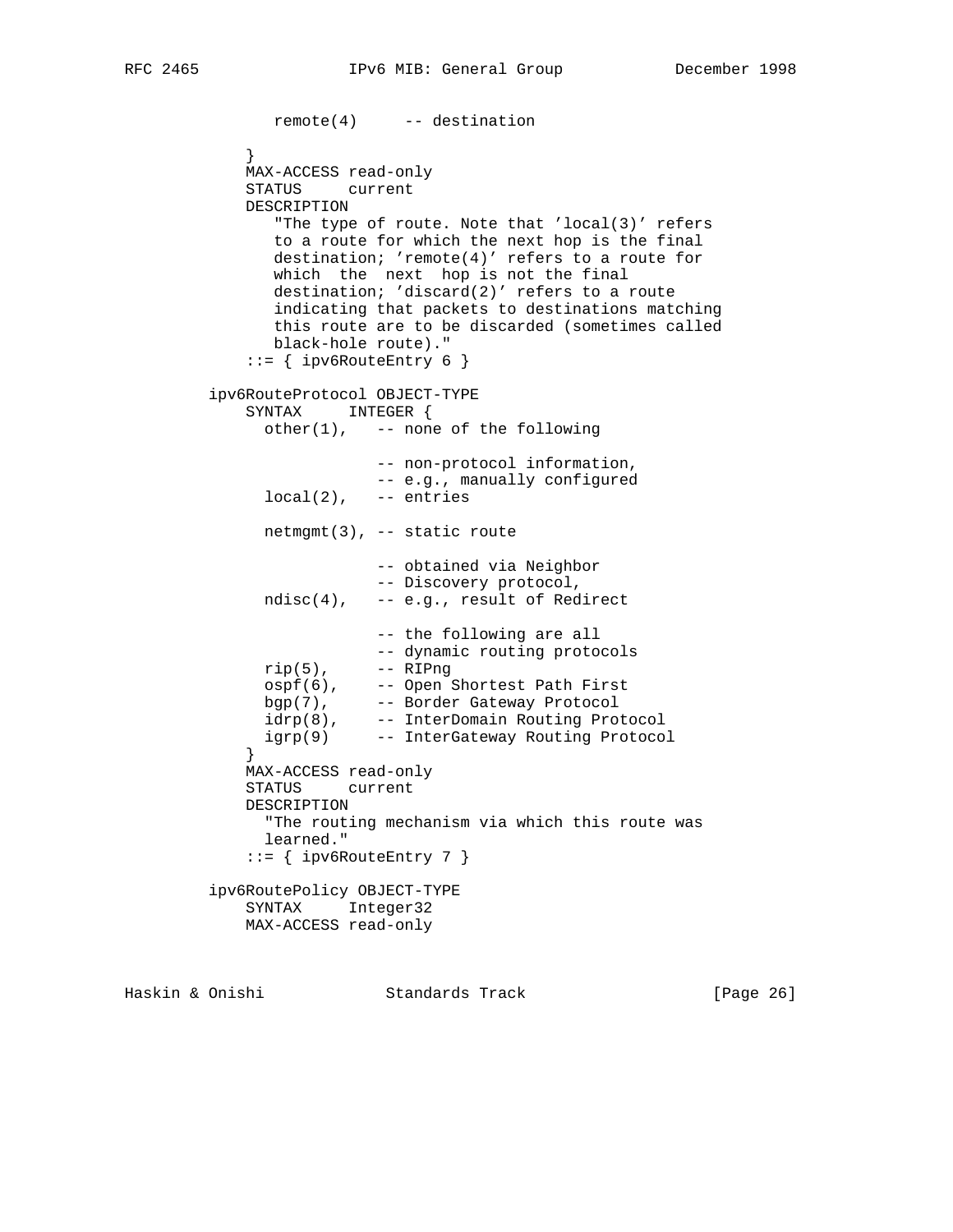```
 STATUS current
    DESCRIPTION
     "The general set of conditions that would cause the
     selection of one multipath route (set of next hops
     for a given destination) is referred to as 'policy'.
     Unless the mechanism indicated by ipv6RouteProtocol
     specified otherwise, the policy specifier is the
     8-bit Traffic Class field of the IPv6 packet header
     that is zero extended at the left to a 32-bit value.
     Protocols defining 'policy' otherwise must either
     define a set of values which are valid for
     this object or must implement an integer-
     instanced policy table for which this object's
     value acts as an index."
     ::= { ipv6RouteEntry 8 }
 ipv6RouteAge OBJECT-TYPE
    SYNTAX Unsigned32
    UNITS "seconds"
    MAX-ACCESS read-only
    STATUS current
    DESCRIPTION
        "The number of seconds since this route was last
       updated or otherwise determined to be correct.
       Note that no semantics of 'too old' can be implied
       except through knowledge of the routing protocol
       by which the route was learned."
    ::= { ipv6RouteEntry 9 }
 ipv6RouteNextHopRDI OBJECT-TYPE
    SYNTAX Unsigned32
    MAX-ACCESS read-only
    STATUS current
    DESCRIPTION
        "The Routing Domain ID of the Next Hop.
       The semantics of this object are determined by
       the routing-protocol specified in the route's
       ipv6RouteProtocol value. When this object is
       unknown or not relevant its value should be set
       to zero."
     ::= { ipv6RouteEntry 10 }
 ipv6RouteMetric OBJECT-TYPE
    SYNTAX Unsigned32
    MAX-ACCESS read-only
    STATUS current
    DESCRIPTION
```
Haskin & Onishi Standards Track [Page 27]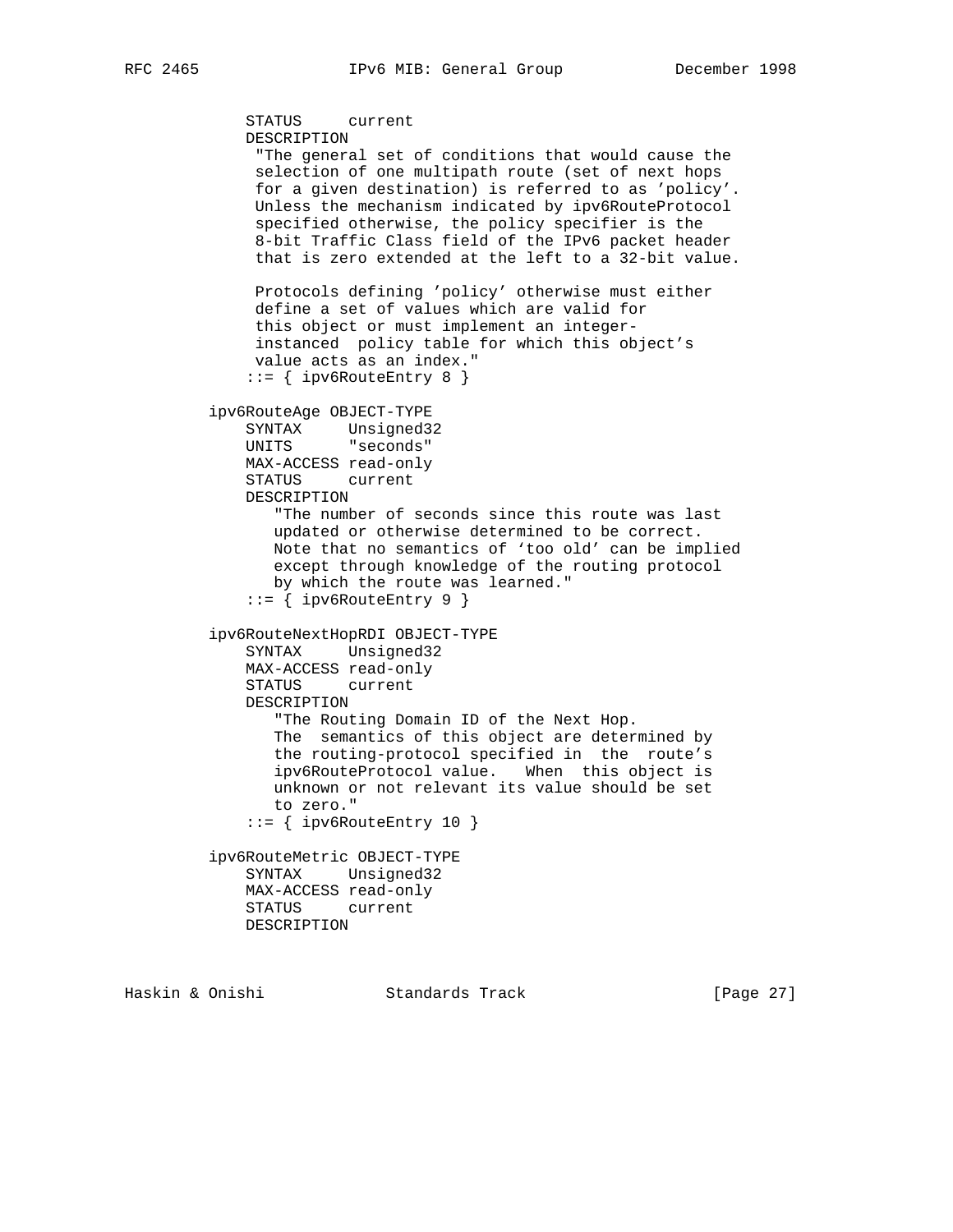"The routing metric for this route. The semantics of this metric are determined by the routing protocol specified in the route's ipv6RouteProtocol value. When this is unknown or not relevant to the protocol indicated by ipv6RouteProtocol, the object value should be set to its maximum value (4,294,967,295)."  $::=$  { ipv6RouteEntry 11 } ipv6RouteWeight OBJECT-TYPE SYNTAX Unsigned32 MAX-ACCESS read-only STATUS current DESCRIPTION "The system internal weight value for this route. The semantics of this value are determined by the implementation specific rules. Generally, within routes with the same ipv6RoutePolicy value, the lower the weight value the more preferred is the route."  $::=$  { ipv6RouteEntry 12 } ipv6RouteInfo OBJECT-TYPE SYNTAX RowPointer MAX-ACCESS read-only STATUS current DESCRIPTION "A reference to MIB definitions specific to the particular routing protocol which is responsible for this route, as determined by the value specified in the route's ipv6RouteProto value. If this information is not present, its value should be set to the OBJECT ID  $\{ 0 0 \}$ , which is a syntactically valid object identifier, and any implementation conforming to ASN.1 and the Basic Encoding Rules must be able to generate and recognize this value."  $::=$  { ipv6RouteEntry 13 } ipv6RouteValid OBJECT-TYPE SYNTAX TruthValue MAX-ACCESS read-write STATUS current DESCRIPTION "Setting this object to the value 'false(2)' has the effect of invalidating the corresponding entry in the ipv6RouteTable object. That is, it effectively disassociates the destination

Haskin & Onishi Standards Track [Page 28]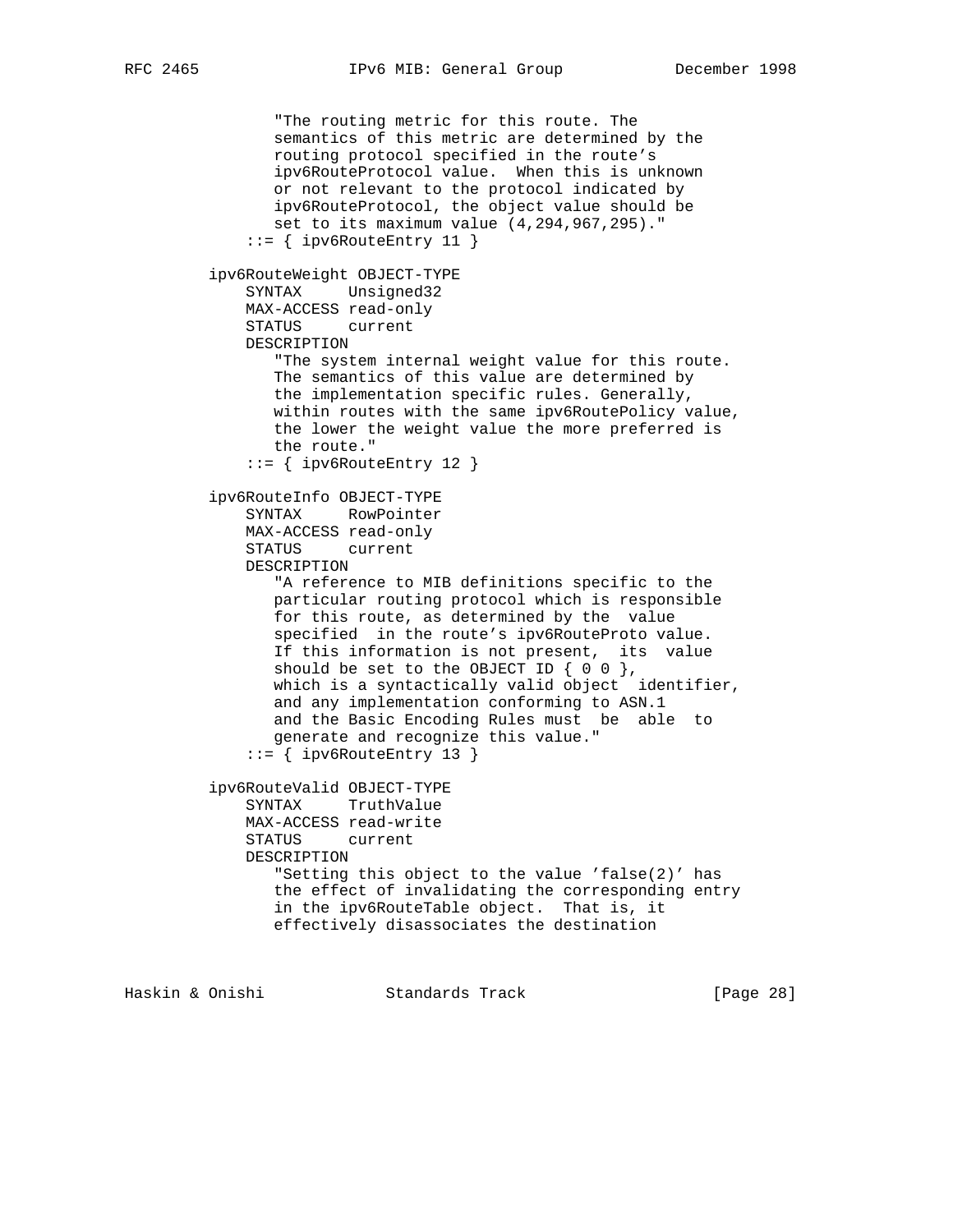identified with said entry from the route identified with said entry. It is an implementation-specific matter as to whether the agent removes an invalidated entry from the table. Accordingly, management stations must be prepared to receive tabular information from agents that corresponds to entries not currently in use. Proper interpretation of such entries requires examination of the relevant ipv6RouteValid object." DEFVAL { true }  $::=$  { ipv6RouteEntry 14 } -- IPv6 Address Translation table ipv6NetToMediaTable OBJECT-TYPE SYNTAX SEQUENCE OF Ipv6NetToMediaEntry MAX-ACCESS not-accessible STATUS current DESCRIPTION "The IPv6 Address Translation table used for mapping from IPv6 addresses to physical addresses. The IPv6 address translation table contain the Ipv6Address to 'physical' address equivalencies. Some interfaces do not use translation tables for determining address equivalencies; if all interfaces are of this type, then the Address Translation table is empty, i.e., has zero entries." ::= { ipv6MIBObjects 12 } ipv6NetToMediaEntry OBJECT-TYPE SYNTAX Ipv6NetToMediaEntry MAX-ACCESS not-accessible STATUS current DESCRIPTION "Each entry contains one IPv6 address to 'physical' address equivalence." INDEX { ipv6IfIndex, ipv6NetToMediaNetAddress } ::= { ipv6NetToMediaTable 1 } Ipv6NetToMediaEntry ::= SEQUENCE { ipv6NetToMediaNetAddress Ipv6Address, ipv6NetToMediaPhysAddress

Haskin & Onishi Standards Track [Page 29]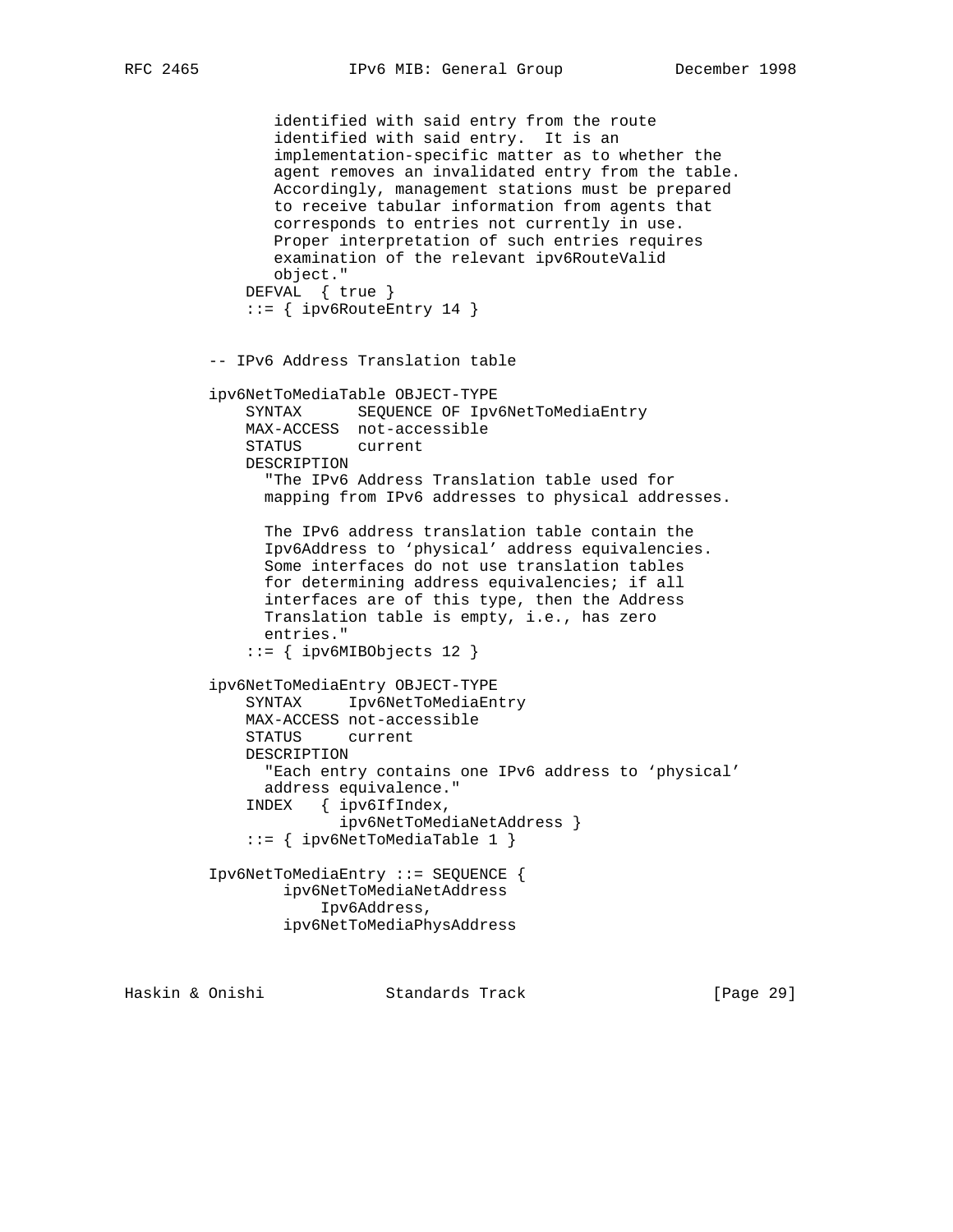```
 PhysAddress,
                ipv6NetToMediaType
                    INTEGER,
                ipv6IfNetToMediaState
                    INTEGER,
                ipv6IfNetToMediaLastUpdated
                    TimeStamp,
                ipv6NetToMediaValid
            TruthValue }
 }
         ipv6NetToMediaNetAddress OBJECT-TYPE
             SYNTAX Ipv6Address
             MAX-ACCESS not-accessible
             STATUS current
             DESCRIPTION
               "The IPv6 Address corresponding to
               the media-dependent 'physical' address."
             ::= { ipv6NetToMediaEntry 1 }
         ipv6NetToMediaPhysAddress OBJECT-TYPE
             SYNTAX PhysAddress
             MAX-ACCESS read-only
             STATUS current
             DESCRIPTION
               "The media-dependent 'physical' address."
             ::= { ipv6NetToMediaEntry 2 }
         ipv6NetToMediaType OBJECT-TYPE
             SYNTAX INTEGER {
                      other(1), -- none of the following
                        dynamic(2), -- dynamically resolved
 static(3), -- statically configured
 local(4) -- local interface
 }
             MAX-ACCESS read-only
             STATUS current
             DESCRIPTION
                   "The type of the mapping. The 'dynamic(2)' type
                    indicates that the IPv6 address to physical
                    addresses mapping has been dynamically
                    resolved using the IPv6 Neighbor Discovery
                    protocol. The static(3)' types indicates that
                    the mapping has been statically configured.
                    The local(4) indicates that the mapping is
                    provided for an entity's own interface address."
             ::= { ipv6NetToMediaEntry 3 }
```
Haskin & Onishi Standards Track [Page 30]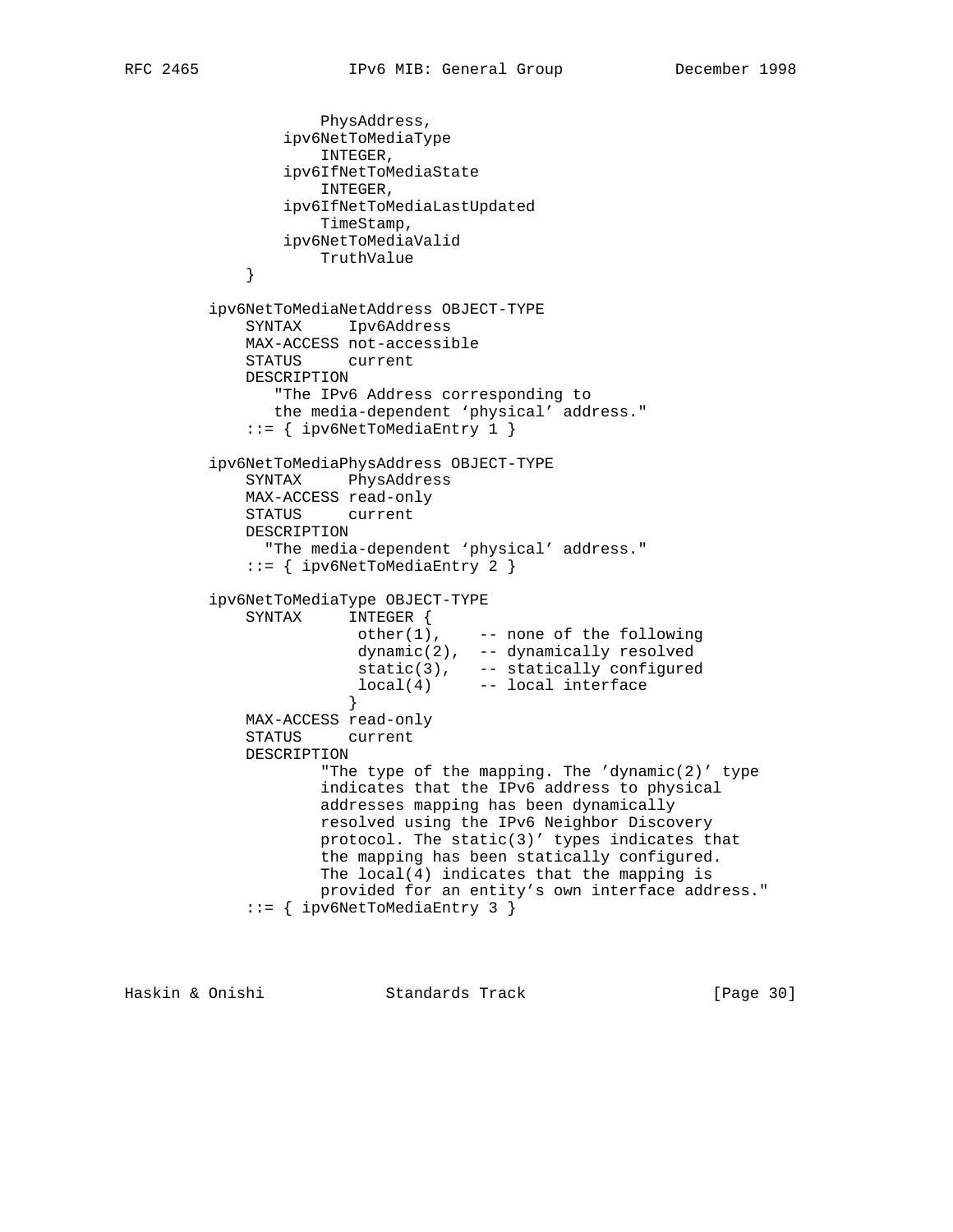ipv6IfNetToMediaState OBJECT-TYPE SYNTAX INTEGER {  $reachable(1)$ , -- confirmed reachability  $state(2)$ ,  $---$  unconfirmed reachability  $delay(3)$ ,  $-- waiting for reachability$  -- confirmation before entering -- the probe state  $probe(4)$ ,  $-- activity probing$  $invald(5)$ , -- an invalidated mapping unknown(6) -- state can not be determined -- for some reason. } MAX-ACCESS read-only STATUS current DESCRIPTION "The Neighbor Unreachability Detection [8] state for the interface when the address mapping in this entry is used." ::= { ipv6NetToMediaEntry 4 } ipv6IfNetToMediaLastUpdated OBJECT-TYPE SYNTAX TimeStamp MAX-ACCESS read-only STATUS current DESCRIPTION "The value of sysUpTime at the time this entry was last updated. If this entry was updated prior to the last re-initialization of the local network management subsystem, then this object contains a zero value." ::= { ipv6NetToMediaEntry 5 } ipv6NetToMediaValid OBJECT-TYPE SYNTAX TruthValue MAX-ACCESS read-write STATUS current DESCRIPTION "Setting this object to the value 'false(2)' has the effect of invalidating the corresponding entry in the ipv6NetToMediaTable. That is, it effectively disassociates the interface identified with said entry from the mapping identified with said entry. It is an implementation-specific matter as to

Haskin & Onishi Standards Track [Page 31]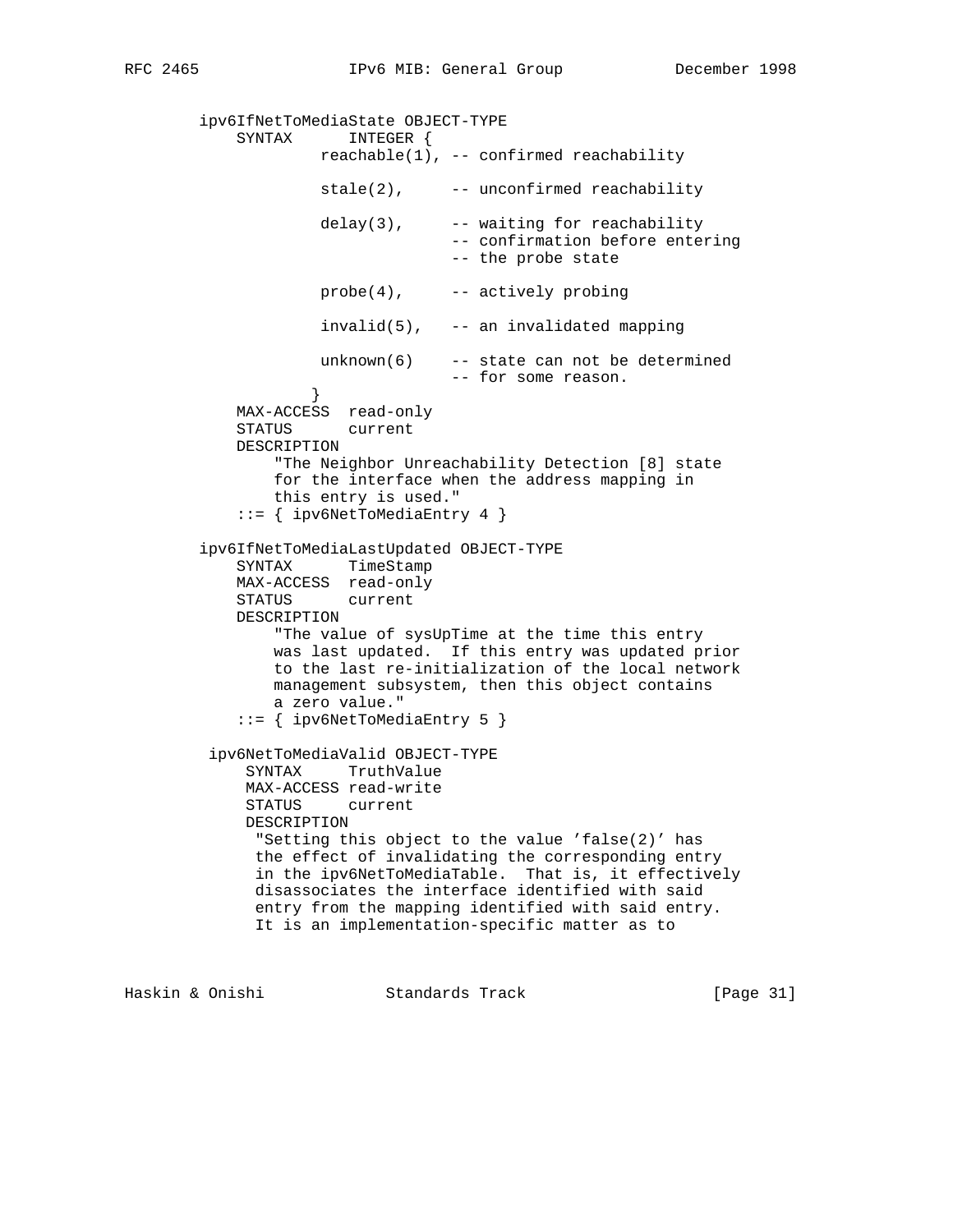RFC 2465 IPv6 MIB: General Group December 1998

```
 whether the agent removes an invalidated entry
              from the table. Accordingly, management stations
              must be prepared to receive tabular information
              from agents that corresponds to entries not
              currently in use. Proper interpretation of such
              entries requires examination of the relevant
              ipv6NetToMediaValid object."
             DEFVAL { true }
             ::= { ipv6NetToMediaEntry 6 }
        -- definition of IPv6-related notifications.
        -- Note that we need ipv6NotificationPrefix with the 0
        -- sub-identifier to make this MIB to translate to
        -- an SNMPv1 format in a reversible way. For example
        -- it is needed for proxies that convert SNMPv1 traps
        -- to SNMPv2 notifications without MIB knowledge.
        ipv6Notifications OBJECT IDENTIFIER
             ::= { ipv6MIB 2 }
        ipv6NotificationPrefix OBJECT IDENTIFIER
             ::= { ipv6Notifications 0 }
        ipv6IfStateChange NOTIFICATION-TYPE
             OBJECTS {
                      ipv6IfDescr,
                      ipv6IfOperStatus -- the new state of the If.
 }
             STATUS current
             DESCRIPTION
                "An ipv6IfStateChange notification signifies
                that there has been a change in the state of
                an ipv6 interface. This notification should
                be generated when the interface's operational
                status transitions to or from the up(1) state."
             ::= { ipv6NotificationPrefix 1 }
        -- conformance information
        ipv6Conformance OBJECT IDENTIFIER ::= { ipv6MIB 3 }
        ipv6Compliances OBJECT IDENTIFIER ::= { ipv6Conformance 1 }
       ipv6Groups OBJECT IDENTIFIER ::= { ipv6Conformance 2 }
        -- compliance statements
```
Haskin & Onishi Standards Track [Page 32]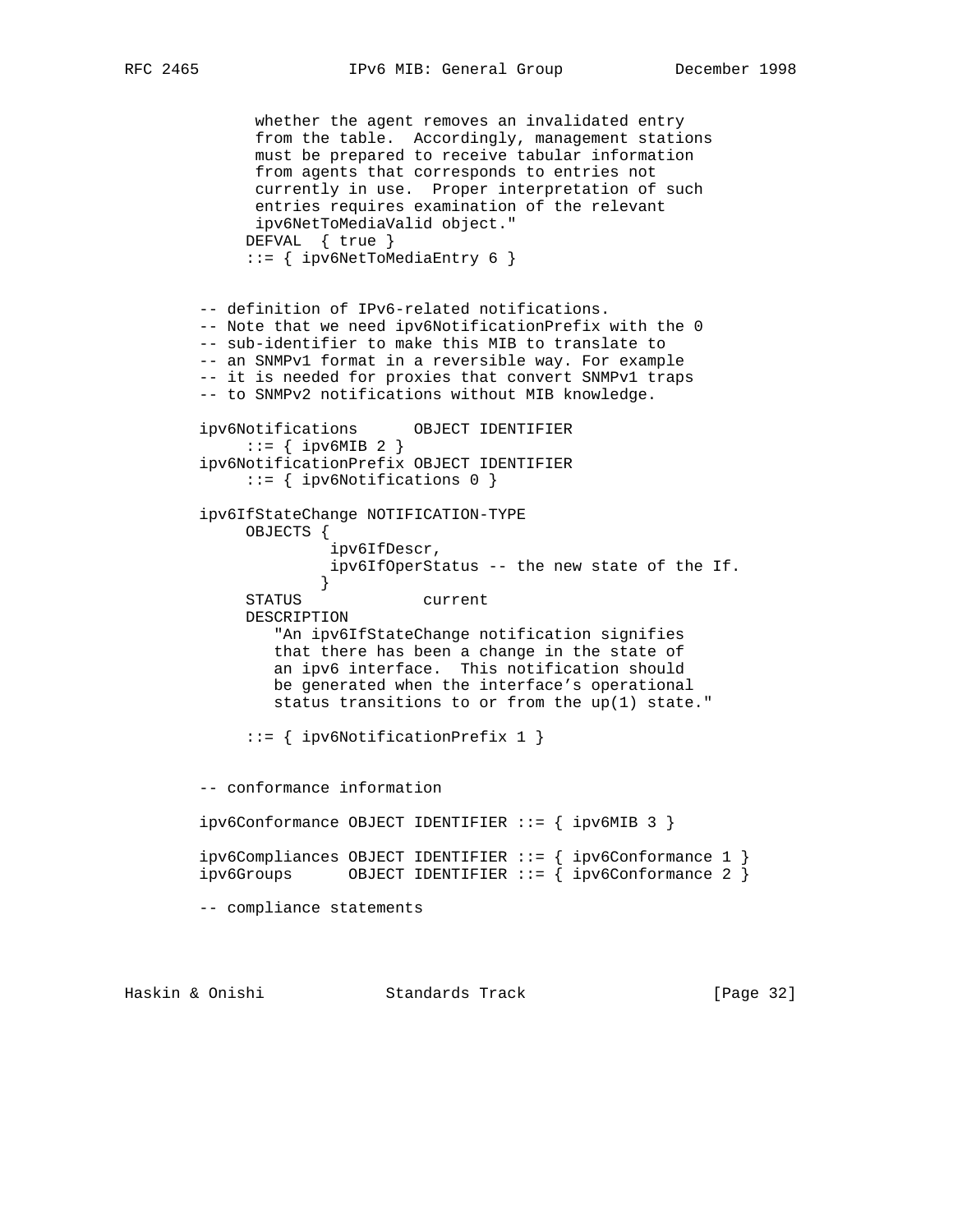```
 ipv6Compliance MODULE-COMPLIANCE
    STATUS current
    DESCRIPTION
       "The compliance statement for SNMPv2 entities which
      implement ipv6 MIB."
    MODULE -- this module
        MANDATORY-GROUPS { ipv6GeneralGroup,
                           ipv6NotificationGroup }
           OBJECT ipv6Forwarding
            MIN-ACCESS read-only
            DESCRIPTION
                "An agent is not required to provide write
                access to this object"
           OBJECT ipv6DefaultHopLimit
            MIN-ACCESS read-only
            DESCRIPTION
                "An agent is not required to provide write
                access to this object"
          OBJECT ipv6IfDescr
            MIN-ACCESS read-only
            DESCRIPTION
                "An agent is not required to provide write
                access to this object"
          OBJECT ipv6IfIdentifier
            MIN-ACCESS read-only
            DESCRIPTION
                "An agent is not required to provide write
                access to this object"
          OBJECT ipv6IfIdentifierLength
            MIN-ACCESS read-only
            DESCRIPTION
                "An agent is not required to provide write
                 access to this object"
          OBJECT ipv6IfAdminStatus
            MIN-ACCESS read-only
            DESCRIPTION
                "An agent is not required to provide write
                access to this object"
          OBJECT ipv6RouteValid
            MIN-ACCESS read-only
            DESCRIPTION
                "An agent is not required to provide write
                access to this object"
           OBJECT ipv6NetToMediaValid
            MIN-ACCESS read-only
            DESCRIPTION
                "An agent is not required to provide write
```
Haskin & Onishi Standards Track [Page 33]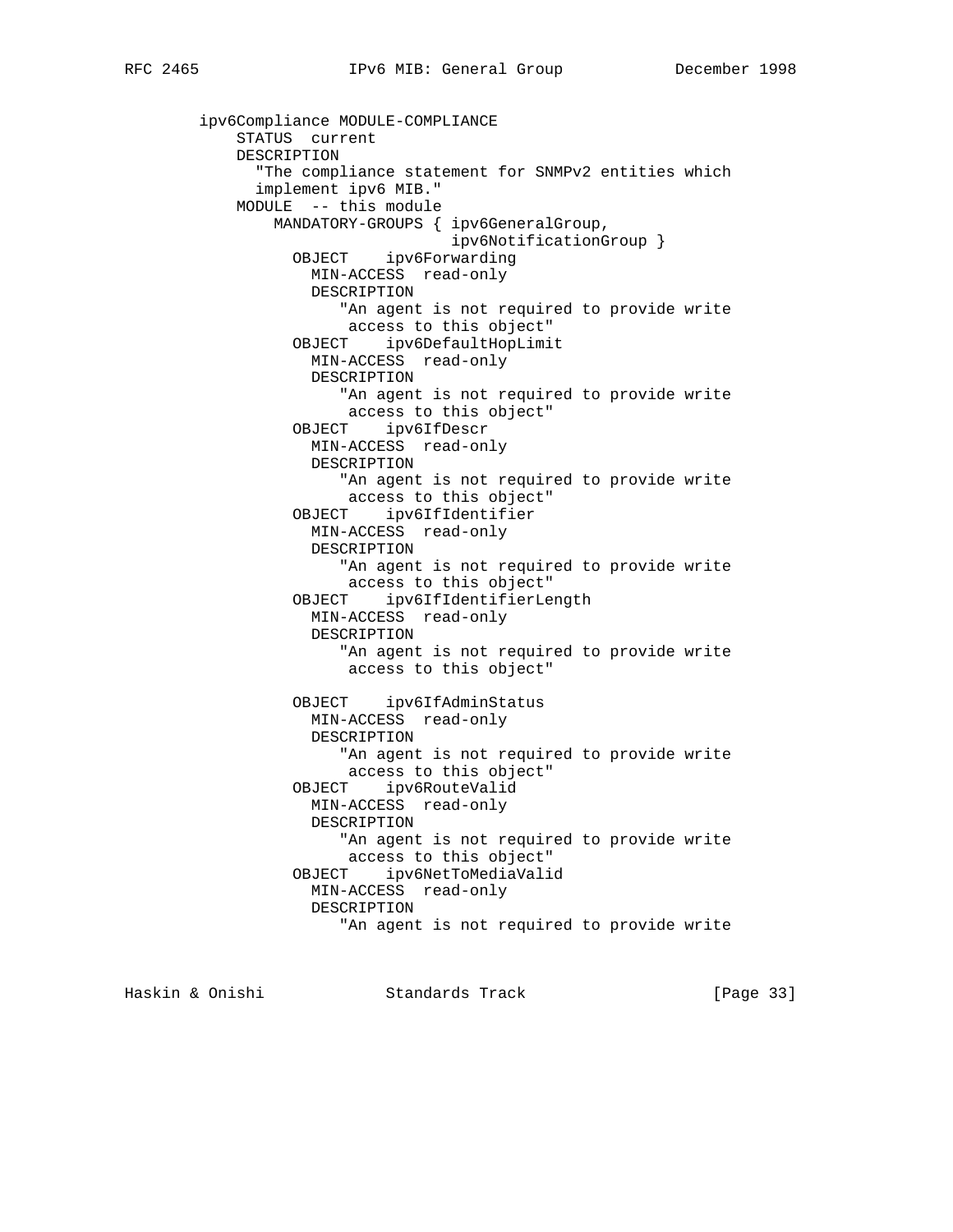access to this object" ::= { ipv6Compliances 1 } ipv6GeneralGroup OBJECT-GROUP OBJECTS { ipv6Forwarding, ipv6DefaultHopLimit, ipv6Interfaces, ipv6IfTableLastChange, ipv6IfDescr, ipv6IfLowerLayer, ipv6IfEffectiveMtu, ipv6IfReasmMaxSize, ipv6IfIdentifier, ipv6IfIdentifierLength, ipv6IfPhysicalAddress, ipv6IfAdminStatus, ipv6IfOperStatus, ipv6IfLastChange, ipv6IfStatsInReceives, ipv6IfStatsInHdrErrors, ipv6IfStatsInTooBigErrors, ipv6IfStatsInNoRoutes, ipv6IfStatsInAddrErrors, ipv6IfStatsInUnknownProtos, ipv6IfStatsInTruncatedPkts, ipv6IfStatsInDiscards, ipv6IfStatsInDelivers, ipv6IfStatsOutForwDatagrams, ipv6IfStatsOutRequests, ipv6IfStatsOutDiscards, ipv6IfStatsOutFragOKs, ipv6IfStatsOutFragFails, ipv6IfStatsOutFragCreates, ipv6IfStatsReasmReqds, ipv6IfStatsReasmOKs, ipv6IfStatsReasmFails, ipv6IfStatsInMcastPkts, ipv6IfStatsOutMcastPkts, ipv6AddrPrefixOnLinkFlag, ipv6AddrPrefixAutonomousFlag, ipv6AddrPrefixAdvPreferredLifetime, ipv6AddrPrefixAdvValidLifetime, ipv6AddrPfxLength, ipv6AddrType, ipv6AddrAnycastFlag, ipv6AddrStatus, ipv6RouteNumber, ipv6DiscardedRoutes,

Haskin & Onishi Standards Track [Page 34]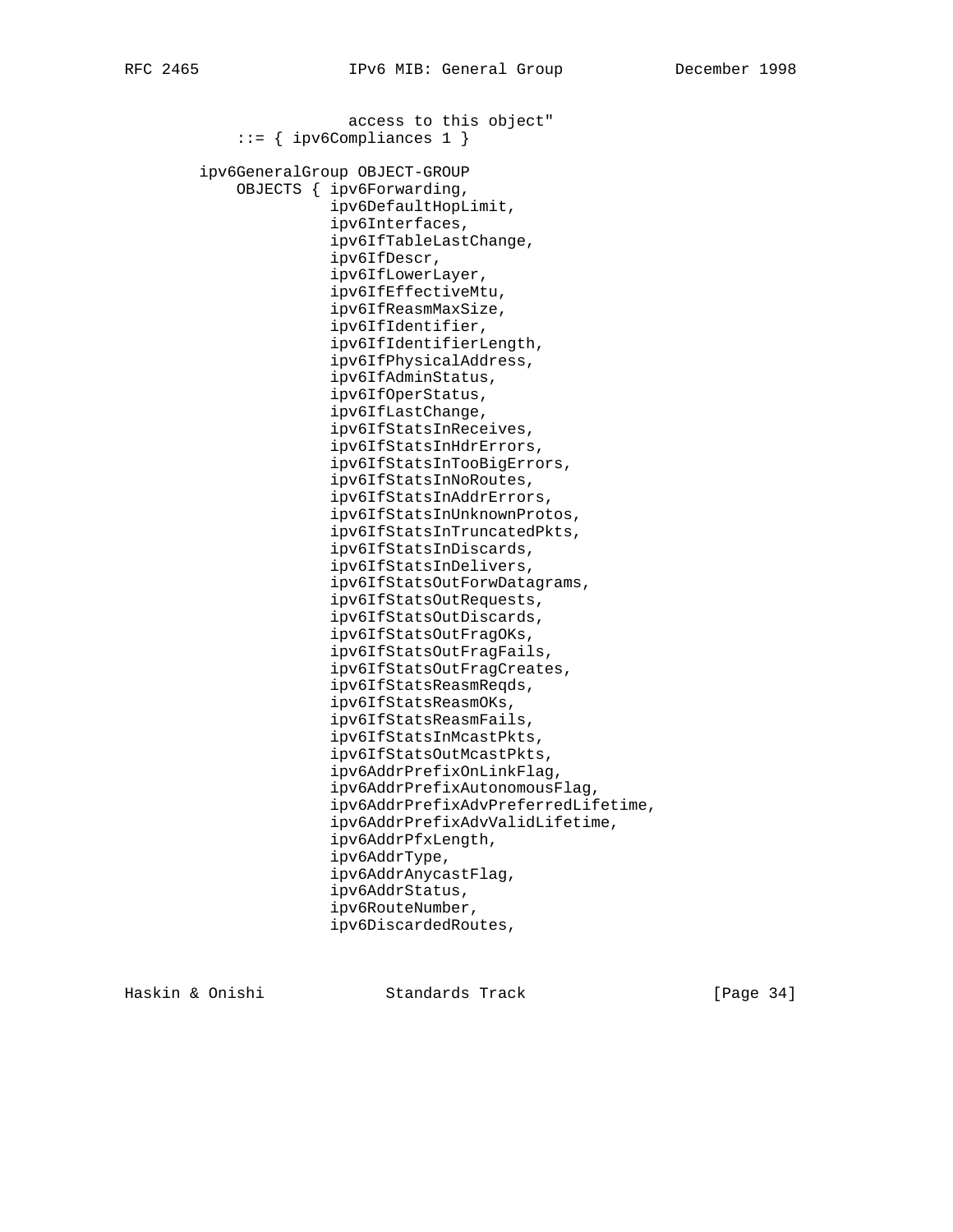```
 ipv6RouteIfIndex,
                ipv6RouteNextHop,
               ipv6RouteType,
               ipv6RouteProtocol,
               ipv6RoutePolicy,
               ipv6RouteAge,
                ipv6RouteNextHopRDI,
                ipv6RouteMetric,
                ipv6RouteWeight,
               ipv6RouteInfo,
                ipv6RouteValid,
                ipv6NetToMediaPhysAddress,
                ipv6NetToMediaType,
               ipv6IfNetToMediaState,
               ipv6IfNetToMediaLastUpdated,
               ipv6NetToMediaValid }
     STATUS current
     DESCRIPTION
          "The IPv6 group of objects providing for basic
           management of IPv6 entities."
    ::= { ipv6Groups 1 }
 ipv6NotificationGroup NOTIFICATION-GROUP
   NOTIFICATIONS { ipv6IfStateChange }<br>STATUS current
             current
    DESCRIPTION
          "The notification that an IPv6 entity is required
           to implement."
    ::= { ipv6Groups 2 }
```
END

Haskin & Onishi Standards Track [Page 35]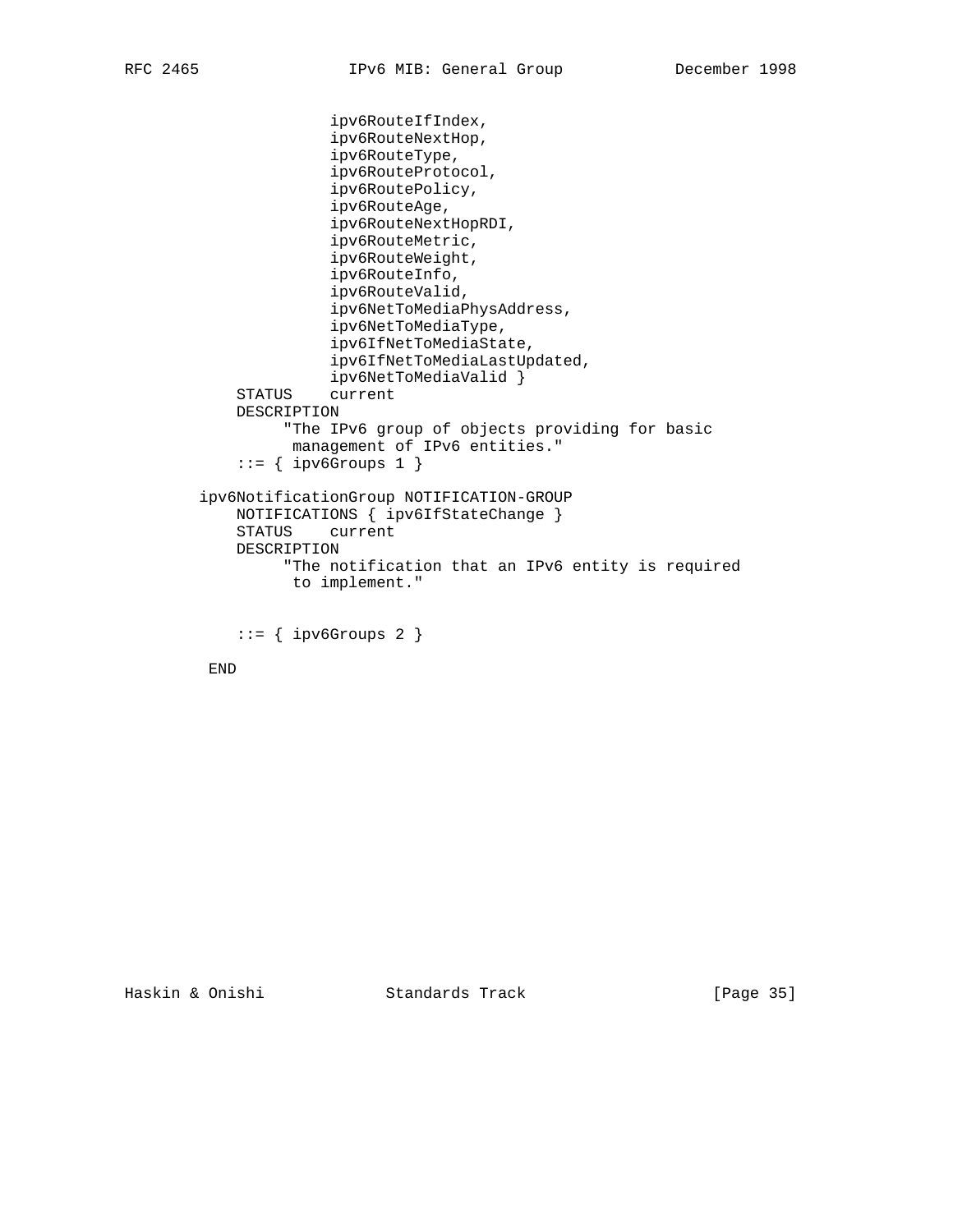#### 6. Acknowledgments

 This document borrows from MIB works produced by IETF for IPv4-based internets.

 We would like to thanks the following individuals for constructive and valuable comments:

 Mike Daniele, Margaret Forsythe, Tim Hartrick, Jean-Pierre Roch, Juergen Schoenwaelder, Frank Solensky, Vivek Venkatraman.

## 7. References

- [1] SNMPv2 Working Group, Case, J., McCloghrie, K., Rose, M., and S. Waldbusser, "Structure of Management Information for Version 2 of the Simple Network Management Protocol (SNMPv2)", RFC 1902, January 1996.
- [2] SNMPv2 Working Group, Case, J., McCloghrie, K., Rose, M., and S. Waldbusser, "Textual Conventions for Version 2 of the Simple Network Management Protocol (SNMPv2)", RFC 1903, January 1996.
- [3] McCloghrie, K., and M. Rose, Editors, "Management Information Base for Network Management of TCP/IP-based internets: MIB-II", STD 17, RFC 1213, Hughes LAN Systems, Performance Systems International, March 1991.
- [4] Case, J., Fedor, M., Schoffstall, M., and J. Davin, "A Simple Network Management Protocol (SNMP)", STD 15, RFC 1157, SNMP Research, Performance Systems International, MIT Lab for Computer Science, May 1990.
- [5] SNMPv2 Working Group, Case, J., McCloghrie, K., Rose, M. and S. Waldbusser, "Protocol Operations for Version 2 of the Simple Network Management Protocol (SNMPv2)", RFC 1905, January 1996.
- [6] McCloghrie, K. and F. Kastenholz, "Evolution of the Interfaces Group of MIB-II", RFC 1573, January 1994.
- [7] Deering, S., and R. Hinden, Editors, "Internet Protocol, Version 6 (IPv6) Specification", RFC 2460, December 1998.

Haskin & Onishi Standards Track [Page 36]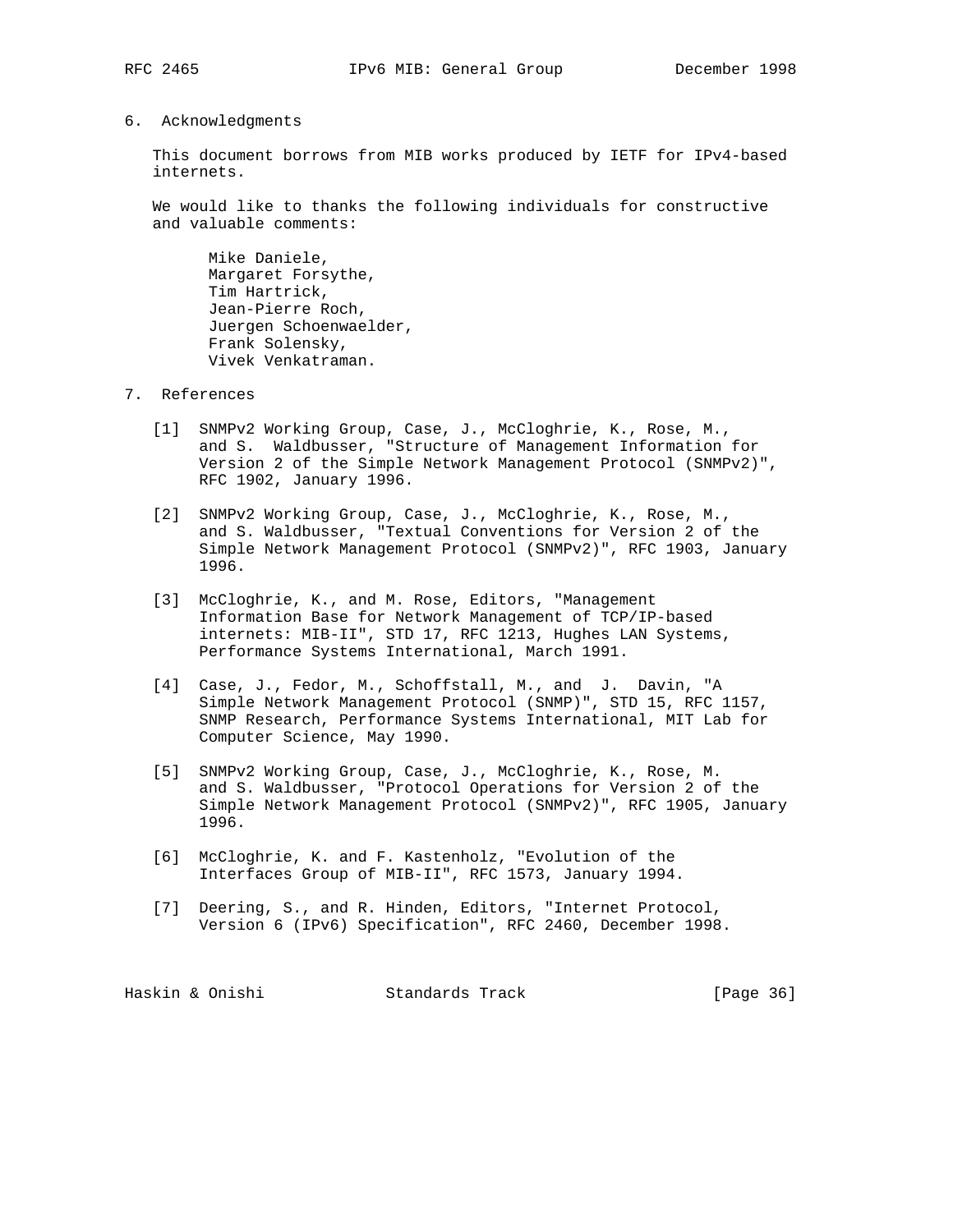- [8] Narten, T., Nordmark E., and W. Simpson, "Neighbor Discovery for IP Version 6 (IPv6)", RFC 2461, December 1998.
- [9] Haskin, D., and S. Onishi, "Management Information Base for IP Version 6: ICMPv6 Group", RFC 2466, December 1998.
- 8. Security Considerations

 Certain management information defined in this MIB may be considered sensitive in some network environments.

 Therefore, authentication of received SNMP requests and controlled access to management information should be employed in such environments.

9. Authors' Addresses

 Dimitry Haskin Bay Networks, Inc. 600 Technology Park Drive Billerica, MA 01821

EMail: dhaskin@baynetworks.com

 Steve Onishi Bay Networks, Inc. 3 Federal Street Billerica, MA 01821

EMail: sonishi@baynetworks.com

Haskin & Onishi Standards Track [Page 37]